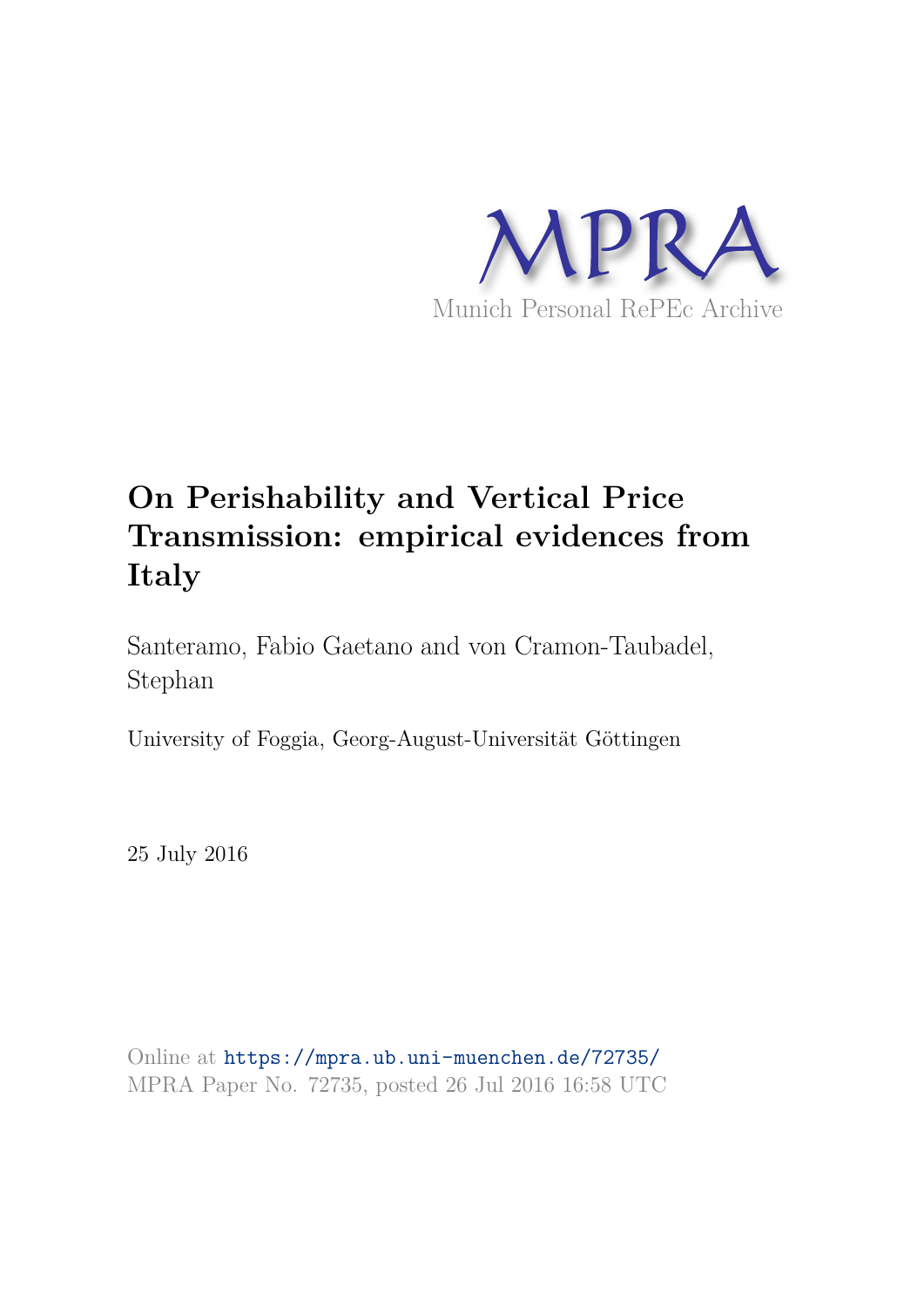## **On Perishability and Vertical Price Transmission: empirical evidences from Italy**

# *Fabio Gaetano Santeramo*

*University of Foggia, Italy* 

## *Stephan von Cramon-Taubadel*

*Chair of Agricultural Policy at the Department of Agricultural Economics and Rural Development, Georg-August-Universität Göttingen* 

## *Abstract*

*Studies on the causes for asymmetries in vertical price transmission date back to decades ago, but the attention of theorists and empirical economists is still vivid. In particular the role of perishability is not fully defined. We investigate the vertical price transmission for a heterogeneous group of fruits and vegetables that differ for their degree of perishability. The error correction model we estimate allows toconclude that asymmetries in vertical price transmission tend to vanish for perishable products.* 

Keywords: Asymmetries, AVECM, Fruits and vegetables, Perishability, Vertical price transmission.

**JEL code**: Q11, Q13, C32, D40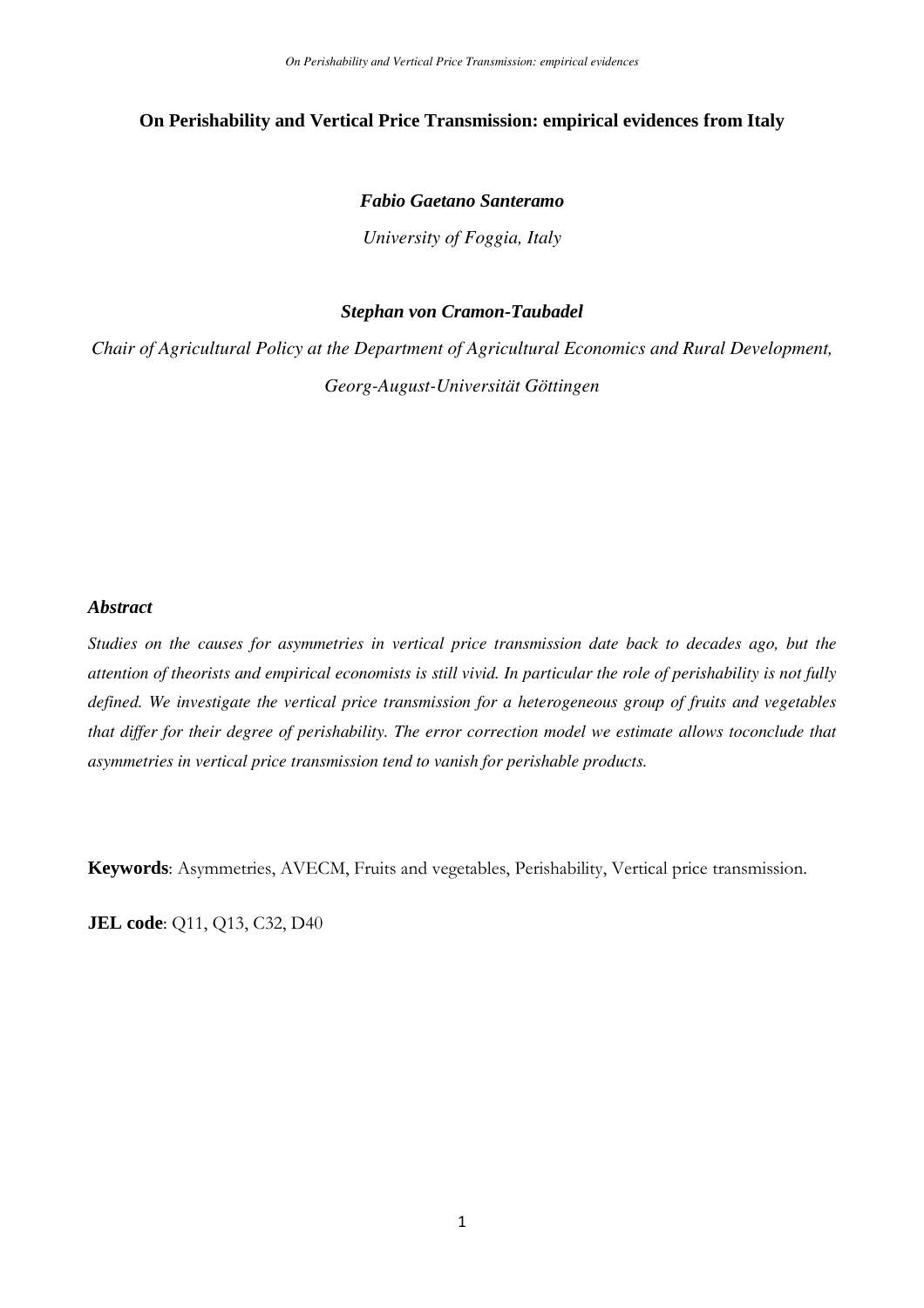## **On Perishability and Vertical Price Transmission: empirical evidences from Italy**

#### **1. Introduction**

The interest in price transmission, and the number of studies focused on these topics, have rapidly increased during last decades (e.g.Griffith and Piggott, 1994; Benson *et al*., 2008; Santeramo, 2010; Cioffi *et al*., 2011; Santeramo and Cioffi, 2012a; Santeramo and Cioffi, 2012b; Abdelradi and Serra, 2015; Kinnucan and Zhang, 2015; Santeramo, 2015; Garcia-German *et al*., 2016): the implications they have on agricultural markets, industrial strategies, producer and consumer welfare are strong. Studies on vertical price transmission (VPT) have preeminently addressed four topics (Vavra and Goodwin, 2005): the magnitude of price shocks transmission along the supply chain, the speed of transmission, the nature of price transmission in term of symmetry and asymmetries, and the direction of transmission (*i.e.* whether a shock is transmitted upwards or downwards).Asymmetries in VPT may be due to imperfect competition (*i.e.* market power), adjustment costs, inventory management, political interventions, or asymmetric information (Meyer and von Cramon-Taubadel, 2004). A vast majority of studies (and scholars) have analyzed the effects ofimperfect competition on VPT (e.g. McCorriston *et al*., 1998; McCorriston *et al*., 2001; Bunte and Peerlings, 2003; Lloyd *et al*., 2006; Tekgüç, 2013; Assefa *et al*., 2014); the other possible explanations for asymmetries remain quite underinvestigated (few exceptions are Saghaian, 2007;Abbassi *et al*., 2012; and Santeramo, 2015).

We depart from previous studies by focusing on the role of adjustments costs and in particular onthe role of perishability on VPT. We use monthly prices of ten products that differ for their degree of perishability. Apart from reviewing the current knowledge on VPT our main contribution is to provide empirical evidence onhow perishability and asymmetries are related.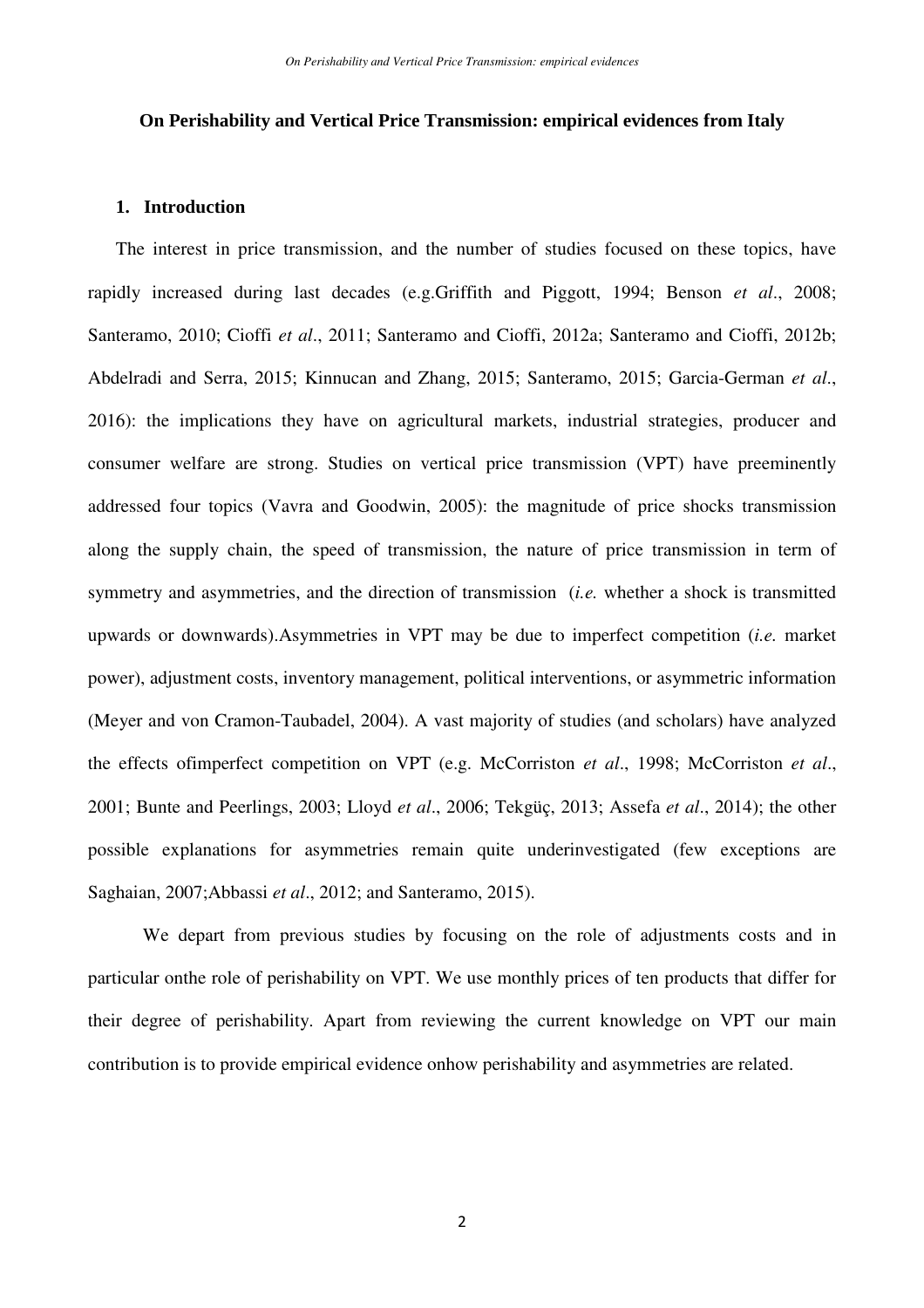#### **2. What causes Asymmetries in vertical price transmission?**

Asymmetric VPT (AVPT) has been motivated in several ways: market power, adjustment costs, inventory management, government interventions, asymmetric information, perishability.

McCorriston *et al.* (1998, 2001) and Lloyd *et al.* (2006) link market power and imperfect VPT. Bailey and Brorsen (1989) point out that there is not an *a priori* explanation on whether market power leads to positive or negative asymmetry. A vast majority of authors (*e.g.* Boyd and Brorsen, 1988; Karrenbrock, 1991; Appel, 1992; Griffith and Piggott, 1994; Mohanty *et al*., 1995) suggest that market power can lead to asymmetric transmission, most predicting a positive asymmetric price transmission<sup>1</sup>. Peltzman (2000) shows that positive asymmetric price transmission is detected in both concentrated and atomistic markets<sup>2</sup>, while Tappata  $(2009)$  derives a model of asymmetric price transmission in highly competitive markets.

Another major explanation for asymmetric price transmission (AVPT) is provided by asymmetric adjustment costs<sup>3</sup> arising when firms change the quantities and/or prices of inputs and/or outputs. Bailey and Brorsen (1989) and Peltzman (2000) argue that positive AVPT is consistent with the easiness for firms facing output reduction to disemploy inputs rather than to recruit new inputs in order to increase output. On the contrary, Ward (1982) suggests that AVPT is plausible in markets of perishable products in that retailers might hesitate to raise prices for fear of reduced sales leading to spoilage. Heien (1980) argues that changing prices is less of a problem for perishable products as their prices are more dynamics.

Inventory management determines how firms adjust to exogenous shocks and thus may lead to AVPT(Balke *et al.*, 1998). Blinder (1982) argues that inventory management lead to positive AVPT: in periods of low demand firms will adjust the quantity produced and increase inventory

 $\overline{a}$ 

<sup>&</sup>lt;sup>1</sup> According to Meyer and von Cramon-Taubadel (2004), positive price transmission mean that prices react more to price rises than to price falls.

 $\bar{2}$  The results by Peltzman (2000) on positive asymmetric price transmission are confirmed by several applied studies in agricultural sectors: pork (Abdulai, 2002; Gervais, 2011); vegetables (Brooker et al., 1997); fruits (Pick et al., 1990), among others.

<sup>&</sup>lt;sup>3</sup> The adjustment costs are defined as costs associated with changing retail prices and subsequently adapting retail logistics, wholesale costs and sales (e.g. advertisement and relabeling costs, storage and volume discounts, *etc*.).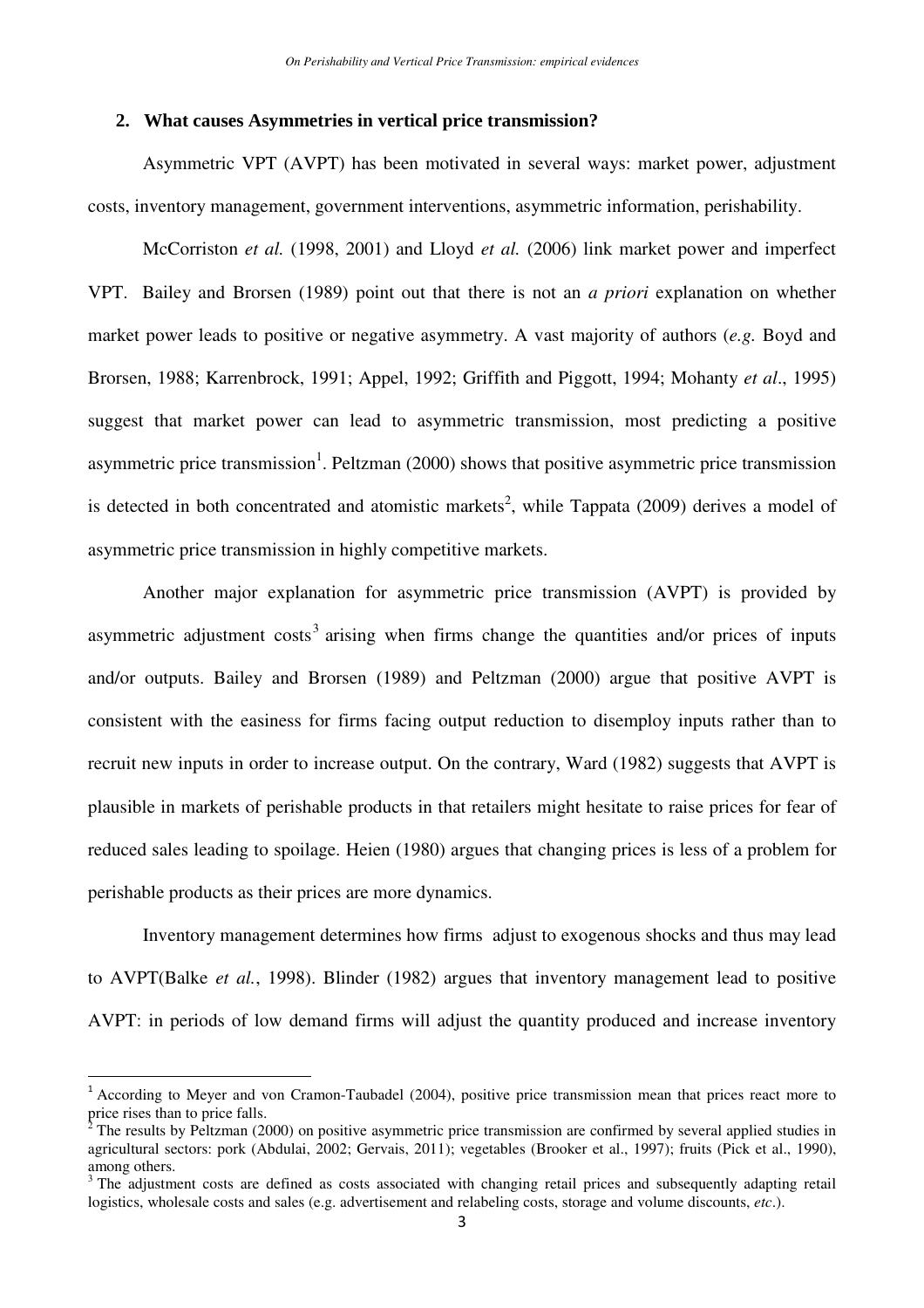rather than decrease output prices, increasing prices during periods of high demand (Reagan and Weitzman, 1982).

Gardner (1975) explains the asymmetries in farm-to-retail price dynamics focusing on the role of government interventions to support producer prices. Kinnucan and Forker (1987), and Serra and Goodwin (2003) provide some evidence for diary products in support of Gardner's thesis.

Kinnucan and Forker (1987) and von Cramon-Taubadel (1998) predict a stronger impact of retail-level demand shifts than of farm-level supply shifts on the farm-retail price spread. According to Kinnucan and Forker (1987) the different impacts implies AVPT, while Von Cramon-Taubadel (1998) underlines that only if one type of shift is predominantly positive or negative AVPT will arise.

Bailey and Brorsen (1989) conclude on the role of asymmetric information in determining AVPT and point out that asymmetries in price series data can result from a distorted price reporting process.

As for perishability, contradictory theories have been proposed. Ward (1982) suggests that in perishable goods markets price decreases are likely to be fully passed on to the retail and producer level sectors while price increases are partially transmitted. Girapunthong *et al.* (2003) confirm Ward's theory for fresh tomatoes markets: wholesale prices react more to falling producer prices than to rising producer prices. Heien (1980) argues that changing prices is less of a problem for perishable products than it is for those with a long shelf life. Sexton *et al.* (2003) suggest that price rises are faster transmitted than price falls which can be avoided by retailers able to exert market power on wholesalers. The empirical literature provides mixed results (Table 1).

#### < TABLE 1 ABOUT HERE >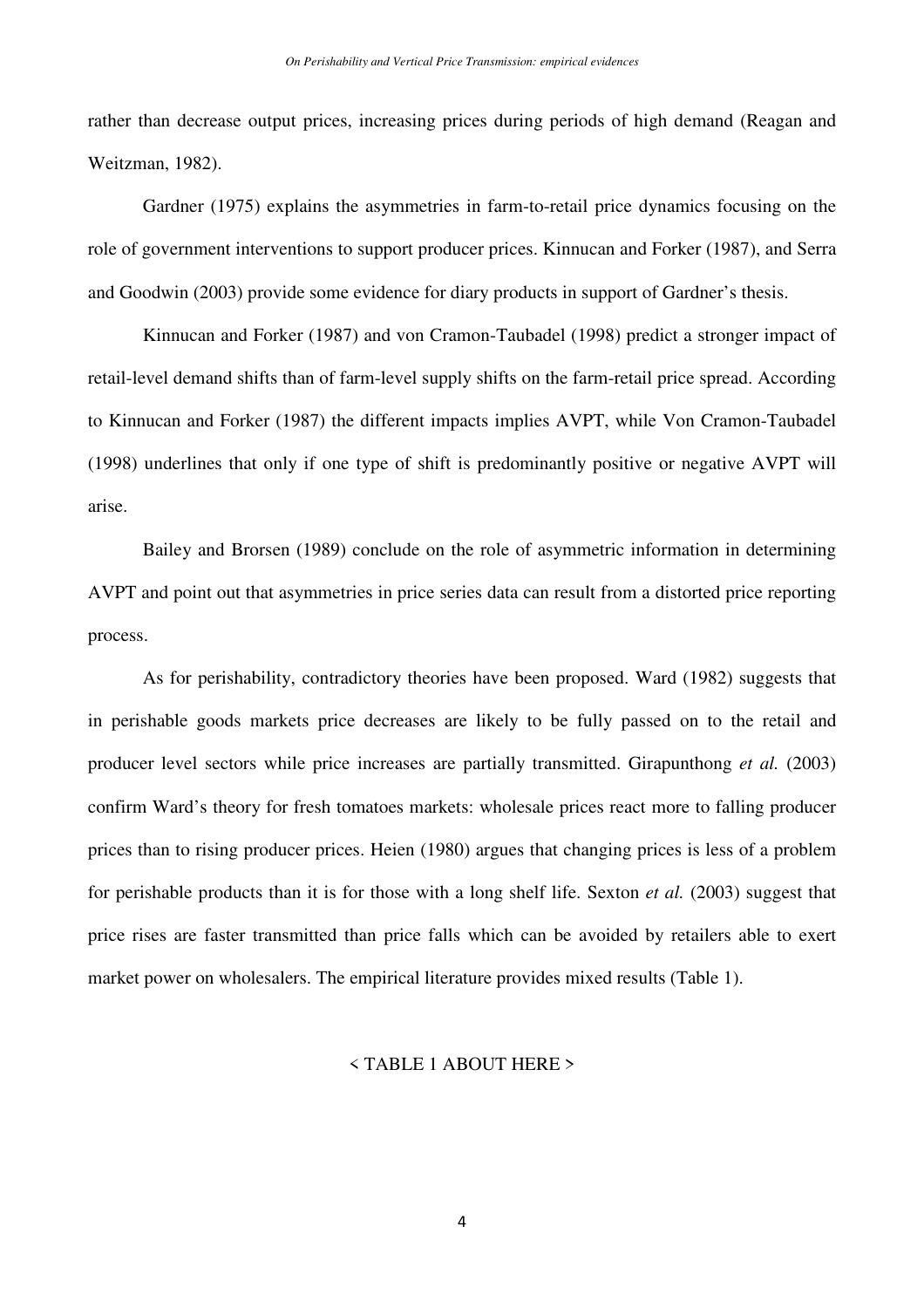#### 3. **Perishability and Vertical Price Transmission**

In order to understand the role played by perishability on AVPT we proceed in two steps. First (LHS of equation 1) we ask ourselves if price changes at different levels of the supply chain of perishable products (e.g. producer prices,  $\Delta P^1$ , and wholesalerprices,  $\Delta P^2$ , or wholesaler,  $\Delta P^1$ , and retailer price,  $\Delta P^2$ , *etc*.) react differently to positive  $(\Delta P_+^1)$  and negative  $(\Delta P_-^1)$  price changes. Second (RHS of equation 1), we observe how the degree of perishability (i.e. the expected losses for spoilage)is related with AVPT:

(1) 
$$
0 \neq E \left[ \frac{\Delta P^2}{\Delta P_+^1} - \frac{\Delta P^2}{\Delta P_-^1} \right] = f(Per.)
$$
 (Perishability and AVPT)

We do not have *a priori* expectations: Heien (1980) argues that changing prices is less of a problem for perishable products than it is for those with a long shelf life, because for the latter changing prices incurs higher time costs and losses of goodwill; on the contrary Ward (1982) hypothesizes that retailers selling perishable goods might be reluctant to raise prices in line with an increase in farm-level prices given the risk that they will be left with unsold spoiled product.

We have extracted monthly prices (at wholesale level, and representative of national prices) for 29 products from the ISMEA Osservatorio Prezzi Ortofrutta database: 14 fresh vegetables (artichokes, carrots, cauliflowers, onions, green beans, fennel, radishes, lettuces, eggplants, potatoes, peppers, tomatoes, spinaches and zucchinis), and 15fresh fruits (kiwis, apricots, watermelons, oranges, cherries, clementines, strawberries, tangerines, lemons, apples, melons, pears, peaches and nectarines, plums and table grapes)<sup>4</sup>. We observe prices at three stages of the supply chain - origin, wholesale, and retail – from 2001 to 2011: producer prices are collected on more than thirty collection points, representative markets for volume of production and geographical position;wholesaler prices are collected by Fedagromercati on the main wholesaler markets;retail prices are based on sales from surveys on domestic purchases of Italian families. We selected products in order to include heterogeneous products according to their perishability,

l

<sup>&</sup>lt;sup>4</sup> Some of these products are characterized by different market cycles and seasonality in production and consumption, therefore prices cannot be observed throughout the entire year.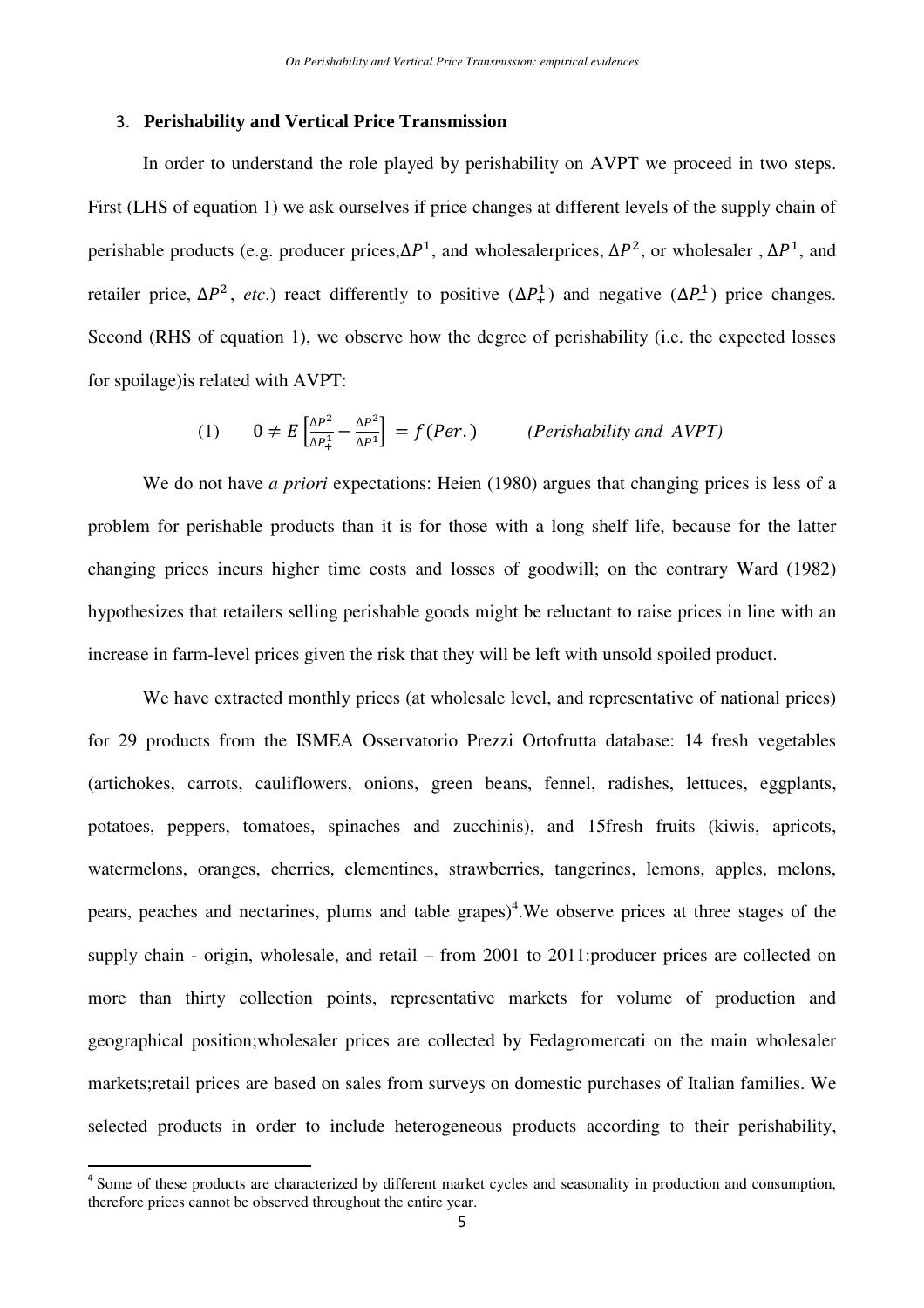avoiding price series with discontinuities and several missing values<sup>5</sup>. The final dataset consists of three*low perishable*vegetables - carrots, potatoes and peppers –four *medium perishable*vegetables – tomatoes, cauliflowers, radishes, eggplants<sup>6</sup>, and threelow perishable fruits - lemons, apples and pears.

In line several scholars (Griffith and Piggott, 1994; Powers, 1995; Brooker *et al*., 1997; and Worth, 1999; Girapunthong *et al.*, 2003; Sexton *et al.*, 2003), we assume that producer prices lead wholesale prices,and wholesale prices lead retail prices.We estimated an unrestricted error correction model (von Cramon-Taubadel, 1998; Peltzman, 2000) which allows to capture asymmetries, andlong-run and short-run adjustments, and to control for seasonality:

(2) 
$$
\Delta P_t^i = \gamma_0 + \gamma_T T + \gamma_1 \Delta P_{t-1}^i + \gamma_2 \Delta P_{t-1}^j + \alpha^+ E C T_{t-1}^+ + \alpha^- E C T_{t-1}^- + \varepsilon_t
$$

j

and (3)  $ECT_{t-1} = P_{t-1}^i - \beta_0 - \beta_1 P_{t-1}^j$ 

 $\overline{a}$ 

where 
$$
\Delta P_t^i = P_t^i - P_{t-1}^i
$$
, the apexes *i* and *j* represent the supply chain level (origin, wholesale or  
retail), *ECT* is the error correction term,  $T = 1, ..., 12$  controls for seasonality.  
If  $\alpha^+$  and  $\alpha^-$  (long-run  
adjustment coefficients) are statistically different the price transmission is asymmetric.

We test for unit-roots using augmented Dickey-Fuller (Dickey and Fuller, 1981), Philips-Perron (Perron, 1988), and Zivot-Andrews (Zivot and Andrews, 1992) tests.All series are stationary in level or in their first difference (table 2).

#### < TABLE 2 ABOUT HERE >

The estimates of the error correction models (tables 3 and 4) suggest thatprices tend to correct their dynamics and converge towards the equilibrium.

 $<sup>5</sup>$  In order to avoid bias due to missing values we restricted the analysis to time series for which missing values represent</sup> less than 5% of the total sample. The series have been interpolated in order to obtain continuous series.

<sup>&</sup>lt;sup>6</sup> Our classification of fruits and vegetables according to their perishability relies on a report from the USDA (2009). We consider *medium perishable*the vegetables incurring in average losses for spoilage during transportation larger than the 10% of the traded volume, and *low perishable* those for which spoilage is lower.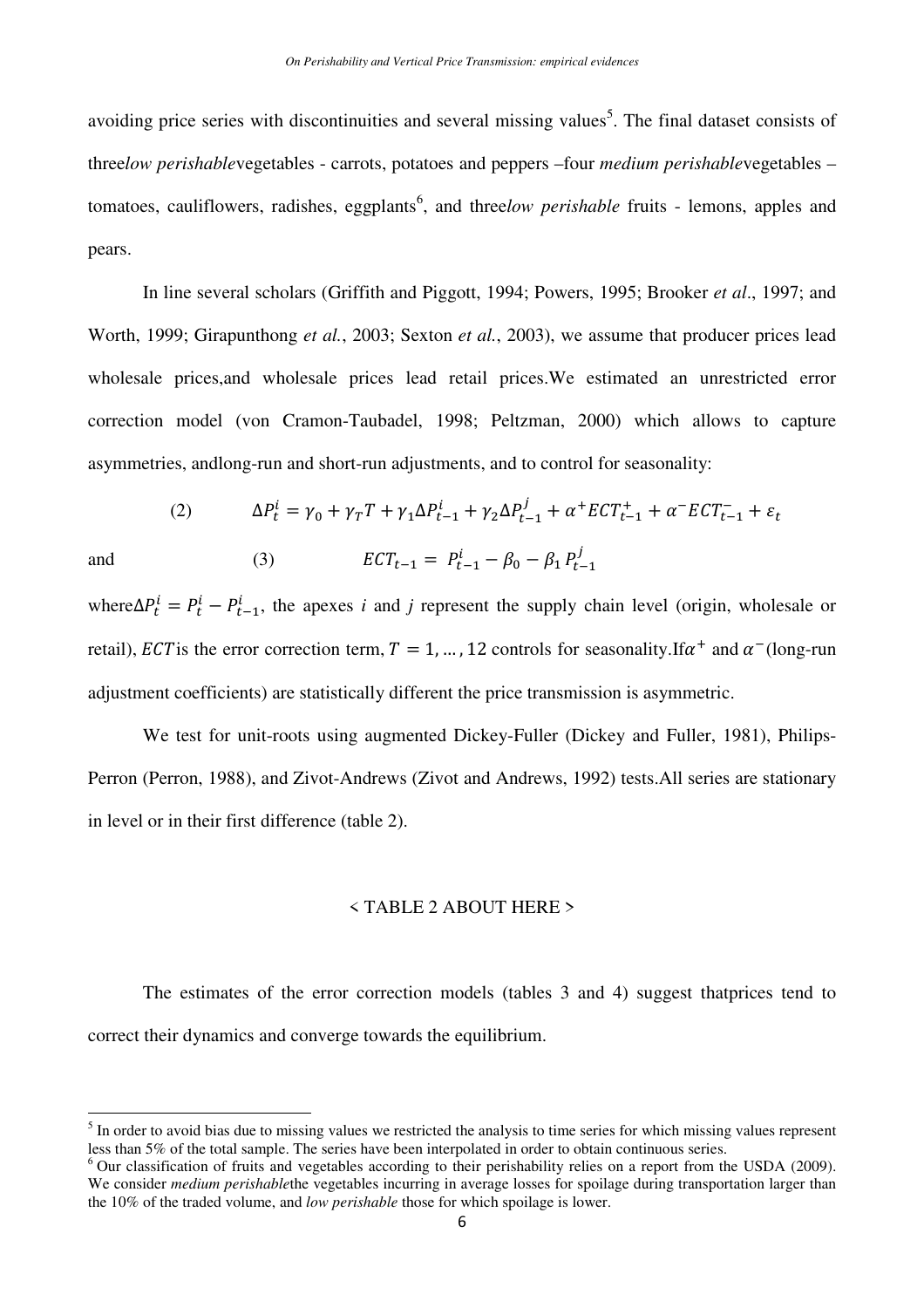## < TABLES 3 AND 4 ABOUT HERE >

The test for asymmetries (table 5) is in 17 out of 40 (43%) cases in favor of AVPT. However, asymmetries are found in 16 out of 24 (67%) cases for "low perishable" vegetables and for fruitsand only in 1 out of 16 (6%) cases for "medium perishable" vegetables. Our evidence favors several theories and empirical studies: Peltzman (2000)observes weaker evidence of AVPT for perishable products; Ward (1982) argues that sellers of perishable goods might be reluctant to raise prices in line with an increase in farm-level prices given the risk that they will be left with unsold spoiled product; Serra and Goodwin (2003) find asymmetric price transmission in the diary sector while no evidences of asymmetric price transmission along the supply chain of perishable diary products; Kim and Ward (2013, p. 234) state that "*prices higher in the vertical system respond quicker to rising than falling prices, again, except for the most perishables*."

#### < TABLE 5 ABOUT HERE >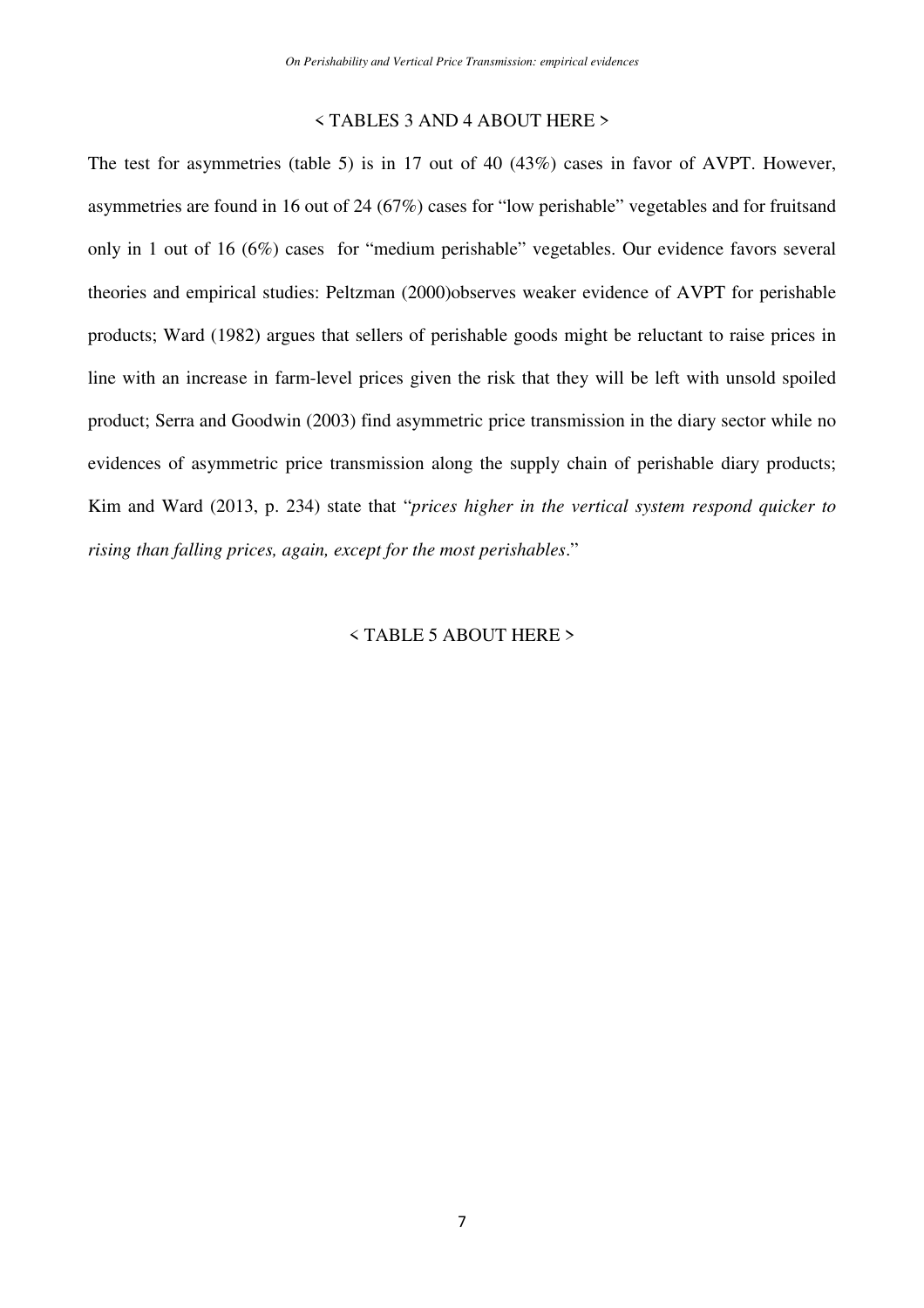## **4. Concluding remarks**

Asymmetries in VPTmay be due to imperfect competition, adjustment costs, inventory management, political interventions, or asymmetric. Evidences and theories on the effects of perishability on vertical price transmission are mixed. We examined how the degrees of asymmetries in VPTand perishability are related.

Our evidences suggest that VPTis asymmetric for products not affected by large losses for spoilage (e.g. fruits and low perishable vegetables), and tends to be symmetric for more perishable products. Our results are consistent with numerous studies (Ward, 1982;Peltzman, 2000; Serra and Goodwin, 2003) and in contrast with the results of a meta-analysis conducted by Kim and Ward(2013, p 234), who state that "*the perishables are where the most dramatic differences are seen, where falling farm prices are transmitted far faster than rising farm prices. Much of this has to be due to perishability, where rising prices in a highly perishable good can lessen volume sales among goods that have a very short shelf life*".Based on our findings, several policy considerations may be expressed, and in particular it may be inferred on the level at which market crises should be administered in F&Vs markets (Santeramo *et al*., 2014), or on the efficacy of trade policies (Seccia *et al*., 2009; Cioffi *et al*., 2011; Santeramo and Cioffi, 2012; Dal Bianco *et al*., 2016). Deepening on these issues is beyond the scope of the present short note, and is left to future research.

We acknowledge that our findings rely on one time frequency (monthly data), however by adopting monthly data our analysis is directly comparable with the vast majority of empirical studies on price transmission.

Understanding the role of perishability on the VPTseems a promising area of research and it is worth exploring why perishability may induce AVPT: perishability implies larger management costs (i.e. specific logistic, refrigeration, packaging, etc.) and increase uncertainty (i.e. potential losses for spoilage reflected in lower price and/or quantity sold) when the transportation occurs. To the extent that transactions are more and more based on contracts (McDonald, 2015), the uncertainty and the losses for spoilage tend to be reduced. These issues are left for future research.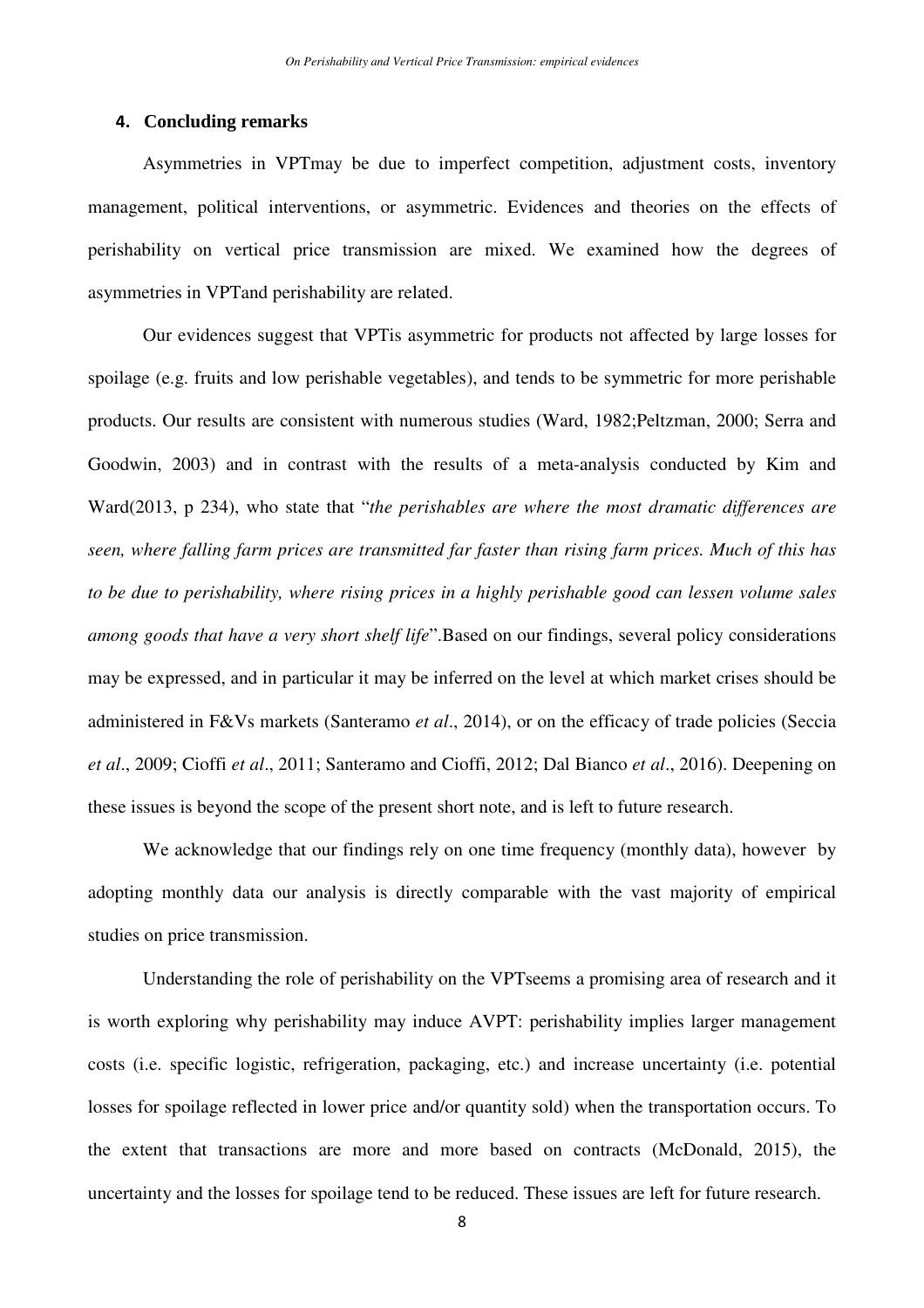## **References**

Abbassi, A., Tamini, L. D.and Gervais, J. P. (2012). Do Inventories Have an Impact on Price Transmission? Evidence from the Canadian Chicken Industry. *Agribusiness* 28(2): 173-186.

Abdulai A. (2002).Using Threshold Cointegration to Estimate Asymmetric Price Transmission in the Swiss Pork Market. *Applied Economics* 34: 679-687

Abdelradi, F., and Serra, T. (2015). Asymmetric Price Volatility Transmission Between Food and Energy Markets: The case of Spain. *Agricultural Economics*, 4: 503-513

Aguiar, D.R.D. and Santana, J.A. (2002). Asymmetry in Farm to Retail Price Transmission: Evidence from Brazil. *Agribusiness* 18: 37– 48

Appel V. (1992) Asymmetrie in der Preistransmission*. AgrarwirtschaftSonderheft.* 135:178-213

Assefa, T. T., Kuiper, E.and Meuwissen, M. (2014) The Effect of Farmer Market Power on the Degree of Farm-Retail Price Transmission: A Simulation Model with an Application to the Dutch Ware Potato Supply Chain. *Agribusiness*, 4: 424-437.

Bakucs, L. Z., Ferto, I.and Szabo G. G. (2007). Price transmission in the Hungarian vegetable sector. *Studies in Agricultural Economics* 106. 23-40

Benson, T., Mugarura, S. and Wanda, K. (2008). Impacts in Uganda of rising global food prices: the role of diversified staples and limited price transmission. *Agricultural Economics* 39(s1), 513-524.

Bernard, J. C. and Willett, L. S. (1996). Asymmetric Price Relationships In The U.S. Broiler Industry. *Journal of Agricultural and Applied Economics* 28(2): 279-289

Bernard, J. C. and Willett, L. S. (1998). Broiler Price Transmission Results and Data Periodicity. *Applied Economics Letters*, 5(4): 221-224

Boyd, M.S. and Brorsen, B.W. (1988). Price Asymmetry in the U.S. Pork Marketing Channel. *North Central Journal of Agricultural Economics* 10:103-109

Brooker, J.R., Eastwood, D.B., Carver, B.T. and Gray, M.D. (1997). Fresh Vegetable Price Linkage between Grower Shippers Wholesalers, and Retailers. *Journal of Food Distribution Research* 28: 54–61

Bunte, F. andPeerlings, J. (2003). Asymmetric Price Transmission due to Market Power in the case of Supply Shocks. *Agribusiness*, 19(1): 19-28.

Cioffi, A., Santeramo, F. G. and Vitale, C. D. (2011). The Price Stabilization Effects of the EU Entry Price Scheme for Fruit and Vegetables. *Agricultural Economics* 42(3): 405-418.

Dal Bianco, A., Boatto, V. L., Caracciolo, F., and Santeramo, F. G. (2015). Tariffs and non-tariff frictions in the world wine trade. *European Review of Agricultural Economics*, 43(1):31–57.

Dickey, D. A. and Fuller, W.A. (1981). Likelihood Ratio Statistics for Autoregressive Time Series with a Unit Root. *Econometrica* 49: 1057–1072

García-Germán, S., Bardají, I. and Garrido, A.(2016).Evaluating Price Transmission between Global Agricultural Markets and Consumer Food Price Indices in the European Union. *Agricultural Economics*, 47(1): 59-70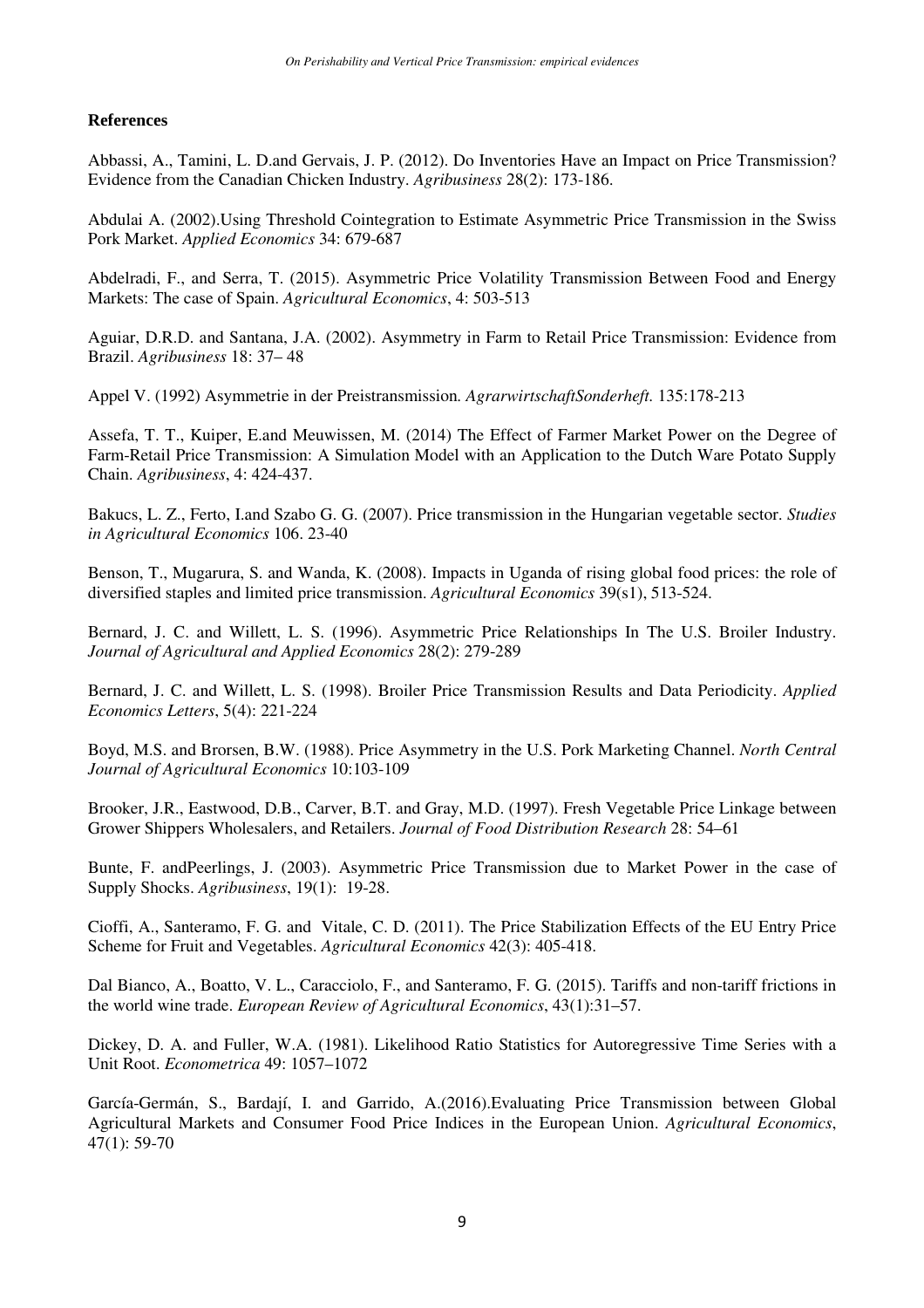Gardner, B.L. (1975). The Farm-Retail Price Spread in a Competitive Food Industry. *American Journal of Agricultural Economics* 57: 399-409

Gervais J.P. (2011). Disentangling Nonlinearities in the Long- and Short-Run Price Relationships: An application to the US Hog/Pork Supply Chain. *Applied Economics* 43: 1497–1510

Girapunthong, N. and Van Sickle J. J., Renwick. A. (2003). Price Asymmetry in the United States Fresh Tomato Market. *Journal of Food Distribution Research* 34: 51-59.

Griffith, G.R. and Piggott, N. E.(1994). Asymmetry in Beef, lamb and pork Farm-Retail Price Transmission in Australia. *Agricultural Economics* 10: 307–316.

Hassan D. and, Simioni, M. (2004). Transmission des Prix dans la Filièredes Fruits et Légumes: UneApplication des Tests de Cointégrationavec Seuils. *Économie rurale*, 283(1): 27-46.

Karrenbrock, J.D. (1991). The Behaviour of Retail Gasoline Prices: Symmetric or Not? *Federal Reserve Bank of St. Louis Review* 73:19-29.

Kim, H. and Ward, R. W. (2013). Price Transmission across the US Food Distribution System. *Food Policy* 41: 226-236.

Kinnucan, H. W. and Forker,O. D. (1987). Asymmetry in Farm-Retail Price Transmission for Major Dairy Products.*American Journal of Agricultural Economics*. 69: 307-328.

Kinnucan, H. W. and Zhang, D. (2015). Notes on Farm-Retail Price Transmission and Marketing Margin Behavior*. Agricultural Economics* 46(6): 729-737.

Lloyd, T., McCorriston, S., Morgan, W. and Rayner, T.(2006). Food Scares, Market Power and Price transmission: the UK BSE Crisis, *European Review of Agricultural Economics* 33: 119-147

McCorriston, S., Morgan, C.W. and Rayner, A.J. (1998). Processing Technology, Market Power and Price Transmission, *Journal of Agricultural Economics* 49(2):185-201.

McCorriston, S., Morgan, C.W. and Rayner, A.J. (2001). Price Transmission: The Interaction between Market Power and Returns to Scale. *European Review of Agricultural Economics* 28(2):143-159.

McDonald, J. (2015) Trends in Agricultural Contracts. *Choices*, 30(3): 1-6

Meyer, J. and von Cramon-Taubadel, S. (2004). Asymmetric Price Transmission: A Survey. *Journal ofAgricultural Economics* 55(3): 581-611.

Mohanty S., Peterson E.W.F. and Kruse N.C. (1995). Price Asymmetry in the International Wheat Market. *Canadian Journal of Agricultural Economics* 43:355-366.

Peltzman, S. (2000). Price Rise Faster than They Fall. *Journal of Political Economy* 108: 466-502.

Perron, P. (1988). Trends and Random Walks in Macroeconomic Time Series. *Journal of Economic Dynamics and Control.* 12: 297–332.

Pick, D.H., Karrenbrock, J.D. and Carman, H.F. (1990). Price Asymmetry and Marketing Margin Behavior: An Example for California—Arizona Citrus. *Agribusiness* 6: 75–84.

Powers, N.J. (1995). Sticky Short-Run Prices and Vertical Pricing: Evidence from the Market for Iceberg Lettuce. *Agribusiness* 11: 57–75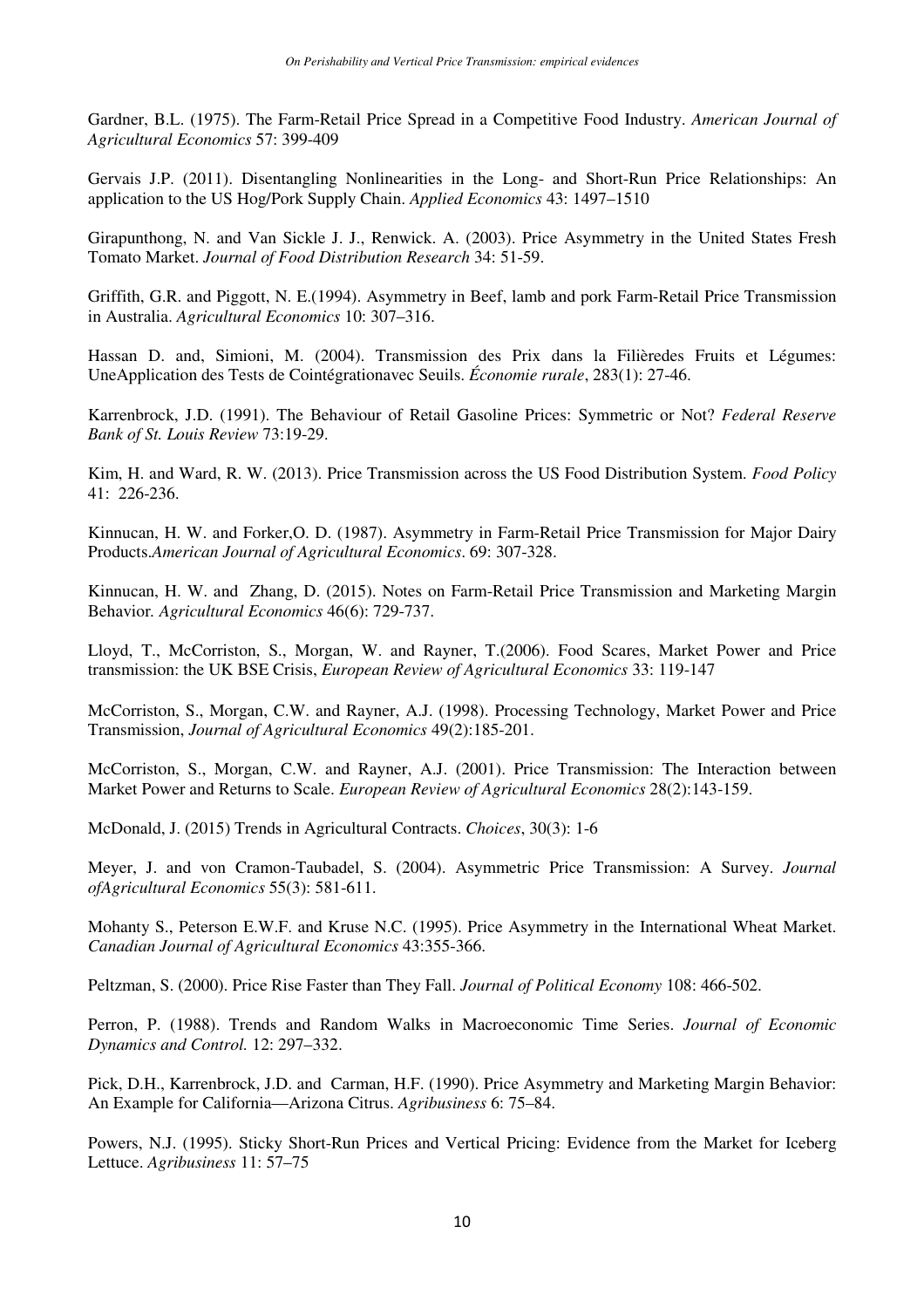Saghaian, S. H. (2007). Beef Safety shocks and Dynamics of Vertical Price Adjustment: The case of BSE Discovery in the US Beef Sector. *Agribusiness* 23(3): 333-348.

Santeramo, F. G. (2010). Market Integration in European Union's Fruits and Vegetables Sector. *Doctorate dissertation.*

Santeramo, F. G. (2015). Price Transmission in the European Tomatoes and Cauliflowers Sectors. *Agribusiness* 31(3): 399-413.

Santeramo, F. G. and Cioffi, A. (2012a). The Entry Price Threshold in EU Agriculture: Deterrent or Barrier?. *Journal of Policy Modeling* 34(5): 691-704.

Santeramo, F. G. and Cioffi, A. (2012b). Transmission of Market Crises in the European Vegetables Sector. *Politica Agricola Internazionale-International Agricultural Policy*(2): 37-46.

Santeramo, F. G., Cioffi, A. and Vitale, C. D. (2014). A Threshold-Var Approach to Assess the Efficacy of the EU Import Regime. *International Journal of Food and Agricultural Economics* 2(1), 1-12.

Schertz Willet, L., Hansmire, M.R. and Bernard, J.C. (1997). Asymmetric price response behavior of red Delicious apples. *Agribusiness* 13: 649– 658

Seccia, A., Carlucci, D., and Santeramo, F. G. (2009). Exports of Italian high quality wine: new empirical evidence from a gravity-type model. *International Marketing and Trade of Quality Food Products*. Wageningen: Wageningen Academic Publishers, 15-29.

Serra T., and Goodwin B. K. (2003). Price Transmission and Asymmetric Adjustment in the Spanish Dairy Sector. *Applied Economics* 35:1889-1899.

Sexton, R., M. Zhang M. and Chalfant J. (2003). Grocery Retailer Behavior in the Procurement and Sale of Perishable Fresh Produce Commodities. USDA Economic Research Service. Report No 2 (September, 2003).

Tappata M. (2009). Rockets and Feathers: Understanding Asymmetry Pricing. *Rand Journal of Economics* 40: 673-687.

Tekgüç, H. (2013). Oligopoly and Price Transmission in Turkey's Fluid Milk Market. *Agribusiness* 29(3), 293-305.

USDA (2009), Supermarket Loss Estimates for Fresh Fruit, Vegetables, Meat, Poultry, and Seafood and their Use in the ERS Loss-Adjusted Food Availability Data. *Economic Information Bulletin*, number 44.

Vavra, P. and Goodwin,B. K. (2005).Analysis of Price Transmission Along the Food Chain, OECD Food, Agriculture and Fisheries Working Papers, No. 3, OECD Publishing.

Von Cramon-Taubadel S. (1998) Estimating Asymmetric Price Transmission with the Error Correction Representation: An Application to the German Pork Market. *European Review of Agricultural Economics* 25:1-18

Ward, R.W. (1982). Asymmetry in Retail, Wholesale and Shipping Point Pricing for Fresh Vegetables. *American Journal of Agricultural Economics* 62:205-212

Worth, T. (1999). The F.o.b. Retail Price Relationship for Selected Fresh Vegetables. Washington, DC: US Department of Agriculture, Economic Research Service—Vegetables and Specialties.

Zivot, E. and Andrews, D. W.K. (1992). Further Evidence on the Great Crash, the Oil-Price Shock, and the Unit-Root Hypothesis. *Journal of Business & Economic Statistics* 10(3):251–270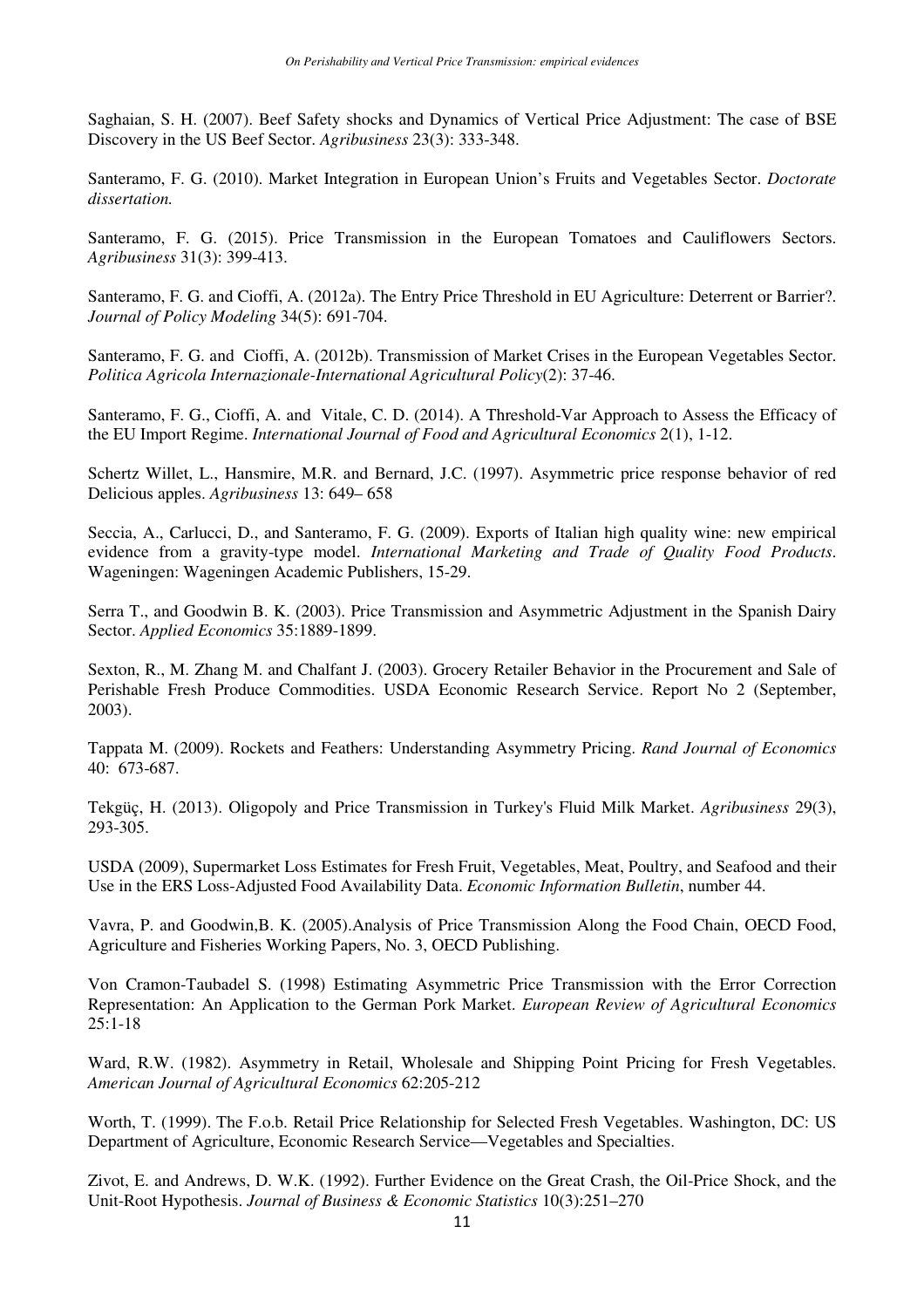*On Perishability and Vertical Price Transmission: empirical evidences*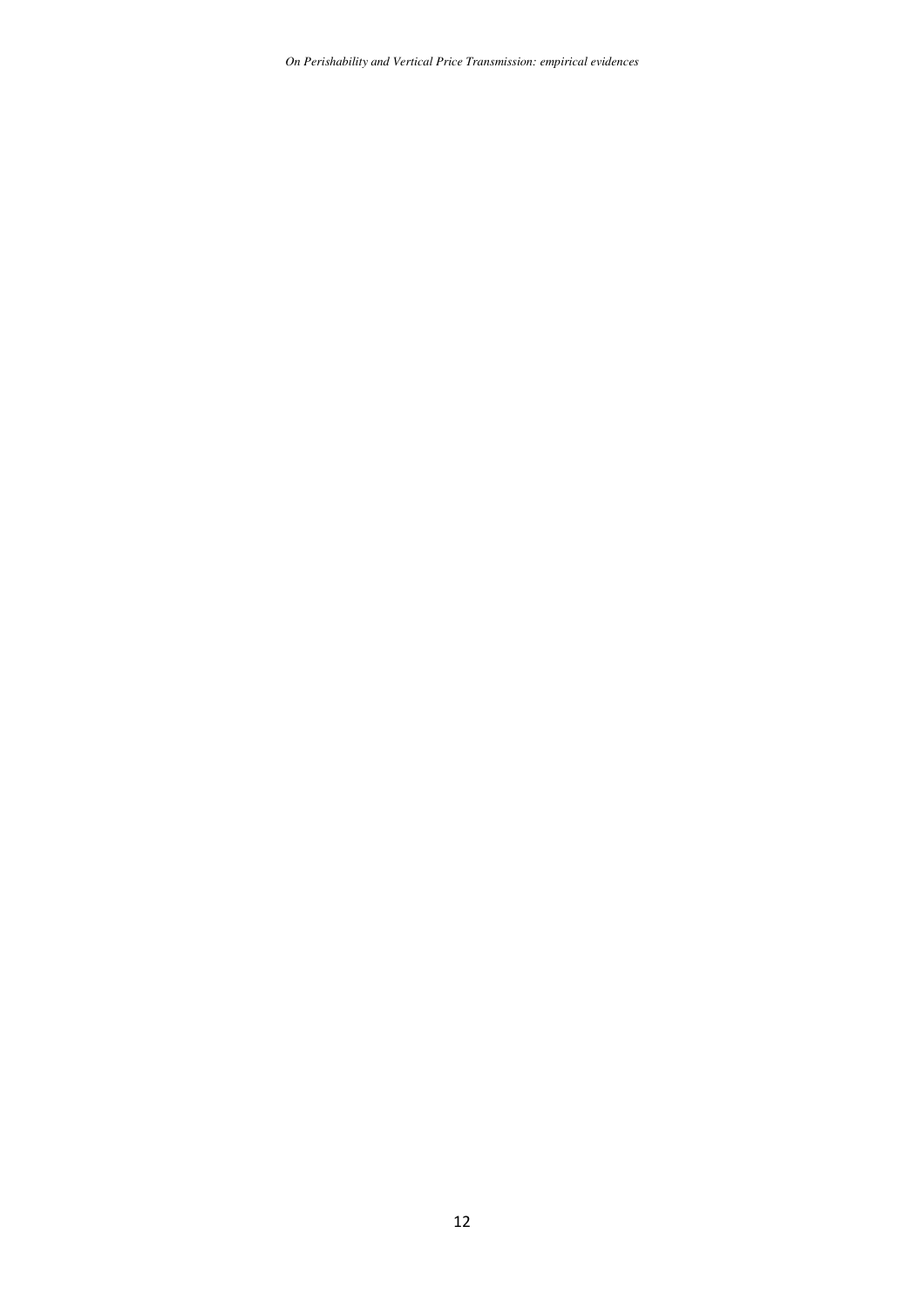## *Tables*

| <b>Author</b>       | <b>Journal</b>                           | Year | <b>Product</b> | <b>Frequency</b> | <b>Results</b>            |
|---------------------|------------------------------------------|------|----------------|------------------|---------------------------|
| Aguiar & Santana    | Agribusiness                             | 2002 | Tomatoes       | Monthly          | Positive Asymmetry        |
|                     |                                          |      | Onions         | $\zeta\,\zeta$   | Symmetry                  |
| Bakucs, et al.      | <b>Studies in Agricultural Economics</b> | 2007 | Potatoes       | Monthly          | Symmetry                  |
|                     |                                          |      | Carrots        | $\zeta\,\zeta$   | Symmetry                  |
|                     |                                          |      | Parsley        | $\zeta\,\zeta$   | Symmetry                  |
|                     |                                          |      | Tomatoes       | $\zeta$ $\zeta$  | Positive Asymmetry        |
|                     |                                          |      | Peppers        | $\zeta\,\zeta$   | Symmetry                  |
|                     | Journal of Agricultural and Applied      | 1996 |                | Monthly          |                           |
| Bernard & Willett   | Economics                                |      | <b>Broiler</b> |                  | <b>Negative Asymmetry</b> |
| Bernard & Willett   | <b>Applied Economics Letters</b>         | 1998 | <b>Broiler</b> | Weekly           | Symmetry                  |
|                     |                                          |      | <b>Broiler</b> | Monthly          | Positive Asymmetry        |
| Brooker et al.      | Journal of Food Distribution Research    | 1997 | Peppers        | Weekly           | Positive Asymmetry        |
| Hassan &Simioni     | Économierurale                           | 2004 | Tomatoes       | Weekly           | <b>Negative Asymmetry</b> |
|                     |                                          |      | Chicory        | $\zeta$ $\zeta$  | <b>Negative Asymmetry</b> |
| Girapunthong et al. | Journal of Food Distribution Research    | 2003 | Tomatoes       | Monthly          | Asymmetry <sup>b</sup>    |

Table 1 –Major findings in applied analyses of Vertical Price Transmission in perishable markets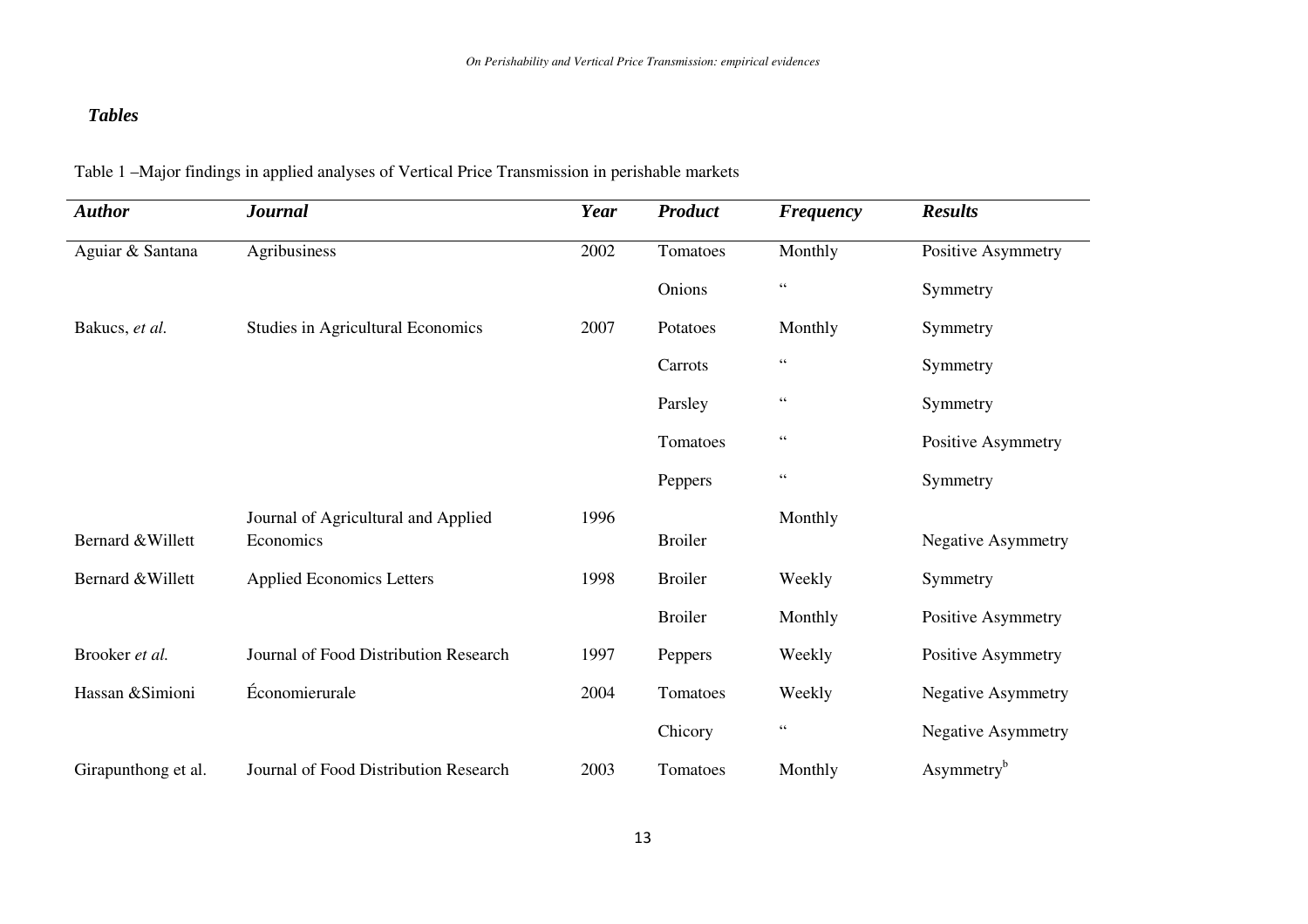| Hassan &Simioni       | Économierurale                             | 2004 | Chicory        | Weekly          | Symmetry                        |
|-----------------------|--------------------------------------------|------|----------------|-----------------|---------------------------------|
|                       |                                            |      | Tomatoes       | $\zeta$ $\zeta$ | Symmetry                        |
| Heien                 | American Journal of Agricultural Economics | 1980 | Potatoes       | Monthly         | Positive Asymmetry              |
|                       |                                            |      | Apples         | $\zeta\,\zeta$  | Symmetry                        |
|                       |                                            |      | Oranges        | $\zeta\,\zeta$  | NegativeAsymmetry               |
|                       |                                            |      | Lettuce        | $\zeta\,\zeta$  | Symmetry                        |
|                       |                                            |      | Tomatoes       | $\zeta\,\zeta$  | Symmetry                        |
| Kuiper & Lansink      | Agribusiness                               | 2013 | <b>Broiler</b> | Monthly         | Positive Asymmetry              |
|                       |                                            |      | Apples         | Monthly         | Symmetry                        |
|                       |                                            |      | Carrots        | $\zeta\,\zeta$  | Symmetry                        |
|                       |                                            |      | Potatoes       | $\zeta\,\zeta$  | Symmetry                        |
| Picket al.            | Agribusiness                               | 1990 | Lemons         | Weekly          | Positive Asymmetry <sup>c</sup> |
|                       |                                            |      | Oranges        | $\zeta\,\zeta$  | Positive Asymmetry <sup>c</sup> |
| Powers                | Agribusiness                               | 1995 | Lettuce        | Weekly          | Positive Asymmetry              |
| Schertz Willet et al. | Agribusiness                               | 1997 | Apples         | Monthly         | Positive Asymmetry              |
| Ward                  | American Journal of Agricultural Economics | 1982 | Carrots        | Monthly         | Symmetry                        |
|                       |                                            |      | Celery         | $\zeta\,\zeta$  | <b>Negative Asymmetry</b>       |
|                       |                                            |      |                |                 |                                 |

Cabbage " Negative Asymmetry

14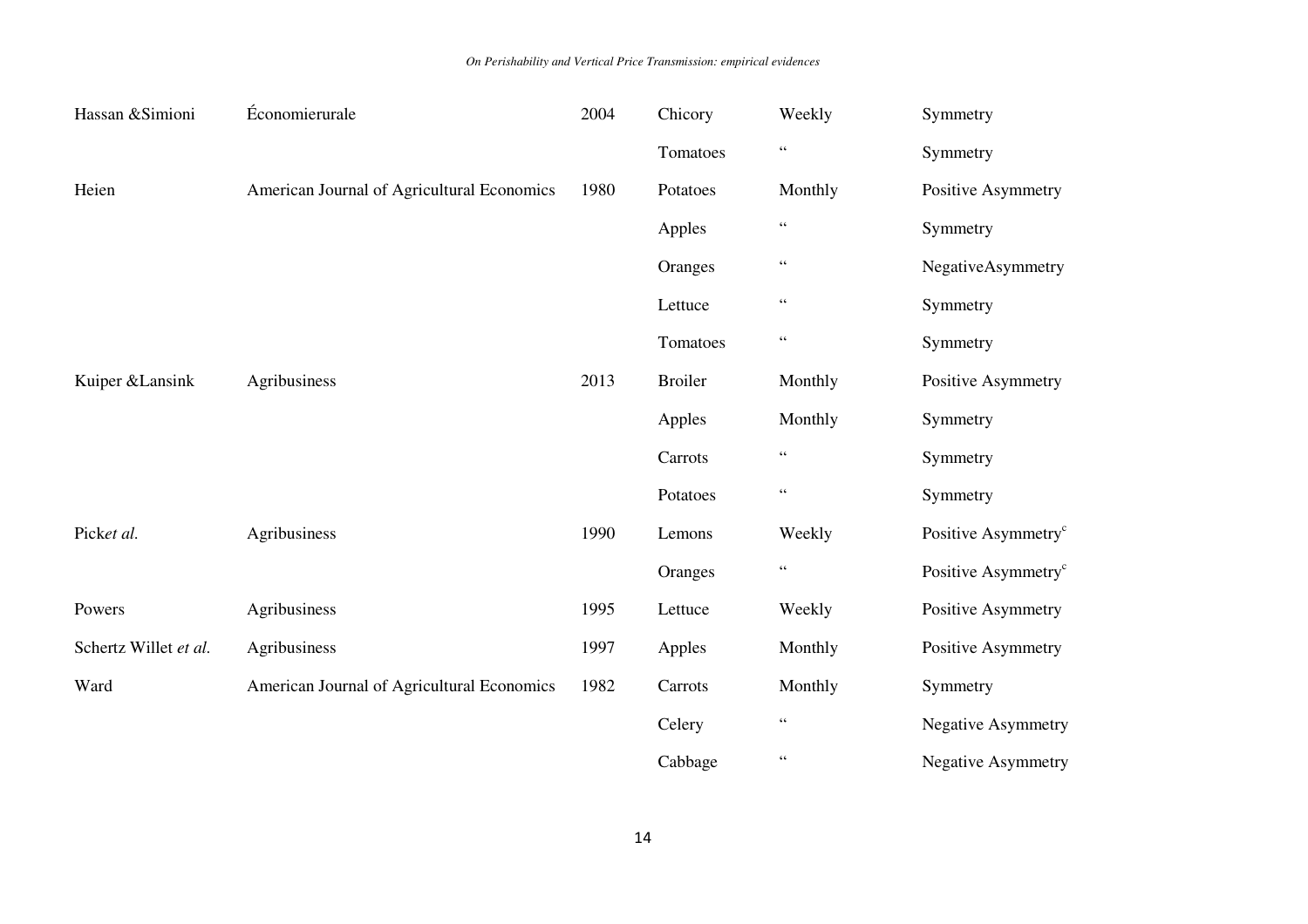|       |                                  |      | Cucumbers | $\zeta\,\zeta$         | Symmetry                  |
|-------|----------------------------------|------|-----------|------------------------|---------------------------|
|       |                                  |      | Peppers   | $\zeta$ $\zeta$        | <b>Negative Asymmetry</b> |
|       |                                  |      | Potatoes  | $\zeta\,\zeta$         | <b>Negative Asymmetry</b> |
|       |                                  |      | Tomatoes  | $\zeta$ $\zeta$        | <b>Negative Asymmetry</b> |
| Worth | <b>Economic Research Service</b> | 1999 | Carrots   | Monthly                | Positive Asymmetry        |
|       |                                  |      | Celery    | $\leftrightsquigarrow$ | Symmetry                  |
|       |                                  |      | Lettuce   | $\leftrightsquigarrow$ | Symmetry                  |
|       |                                  |      | Onions    |                        | Symmetry                  |
|       |                                  |      | Potatoes  | $\zeta$ $\zeta$        | Symmetry                  |
|       |                                  |      | Tomatoes  | $\zeta$ $\zeta$        | Positive Asymmetry        |
|       |                                  |      |           |                        |                           |

<sup>a</sup>Results on symmetry, positive and negative asymmetry depend on time frequency.<br><sup>b</sup> Positive asymmetry among wholesaler and retailer prices; Negative asymmetry among wholesaler and producer prices

<sup>c</sup>However, over time price changes appear to be symmetric.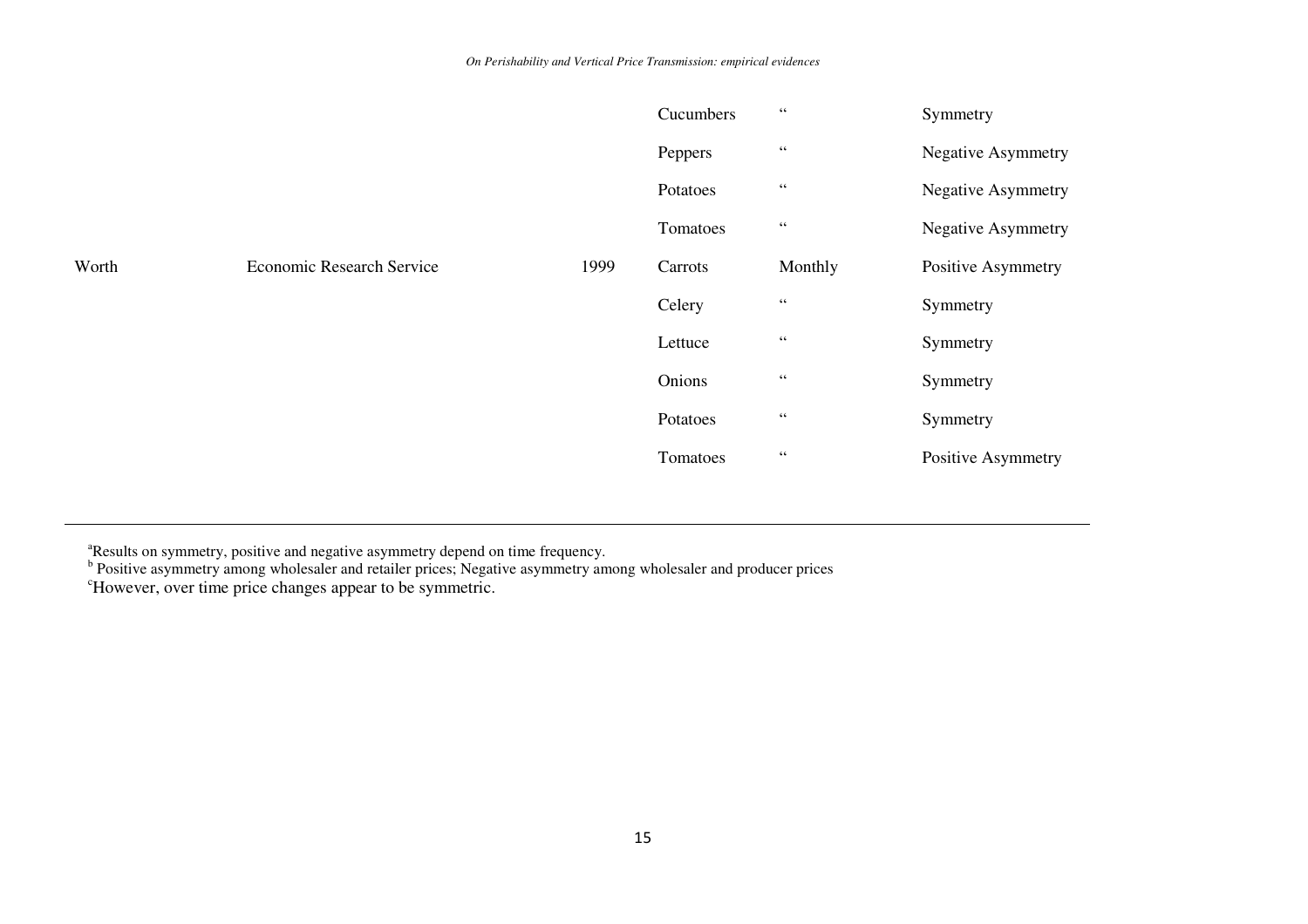|            | LowperishableVegetables |                |                 | Medium perishableVegetables |                  |                 |                 | Fruits        |               |              |  |
|------------|-------------------------|----------------|-----------------|-----------------------------|------------------|-----------------|-----------------|---------------|---------------|--------------|--|
|            | <b>Carrots</b>          | <b>Peppers</b> | <b>Potatoes</b> | <b>Cauliflower</b>          | <b>Eggplants</b> | <b>Tomatoes</b> | <b>Radishes</b> | <b>Apples</b> | <b>Lemons</b> | <b>Pears</b> |  |
| Producer   |                         |                |                 |                             |                  |                 |                 |               |               |              |  |
| <b>ADF</b> | 50.01                   | 50.01          | 50.01           | 50.01                       | 50.01            | 50.01           | 50.01           | 0.016         | < 0.01        | < 0.01       |  |
| $\bf PP$   | 50.01                   | 50.01          | 0.047           | 50.01                       | 50.01            | 50.01           | 50.01           | 0.044         | 50.01         | 50.01        |  |
| ZA         | $-7.85$                 | $-7.54$        | $-4.17$         | $-6.97$                     | $-7.51$          | $-7.76$         | $-6.63$         | $-4.10$       | $-5.92$       | $-5.88$      |  |
| Wholesaler |                         |                |                 |                             |                  |                 |                 |               |               |              |  |
| <b>ADF</b> | 50.01                   | 50.01          | 50.01           | 50.01                       | 50.01            | 50.01           | 50.01           | 0.048         | 50.01         | 0.014        |  |
| $\bf PP$   | 50.01                   | 50.01          | 0.013           | 50.01                       | 50.01            | 50.01           | 50.01           | 0.164         | 0.015         | 0.076        |  |
| ZA         | $-7.33$                 | $-7.47$        | $-4.54$         | $-6.88$                     | $-7.72$          | $-7.47$         | $-7.14$         | $-3.93$       | $-5.24$       | $-4.30$      |  |
| Retailer   |                         |                |                 |                             |                  |                 |                 |               |               |              |  |
| <b>ADF</b> | 50.01                   | 50.01          | 50.01           | 50.01                       | 50.01            | 50.01           | 50.01           | 50.01         | 50.01         | 0.011        |  |
| $\bf PP$   | 50.01                   | 50.01          | 0.471           | 50.01                       | 50.01            | 50.01           | 50.01           | 0.016         | 50.01         | 0.047        |  |
| ZA         | $-5.10$                 | $-7.92$        | $-4.14$         | $-7.46$                     | $-8.01$          | $-7.34$         | $-7.14$         | $-4.91$       | $-5.19$       | $-5.09$      |  |

Table 2 – Unit root tests (p-values for ADF, PP tests and test statistics for ZA test)

*The null hypothes for the ADF and PP tests is unit root. The null hypothes for the ZA test is stationarity. The number of lags issuggested by Information Criteria. ZA critical values 1% = 5.57 , 5% = -5.08 , 10% = -4.82.*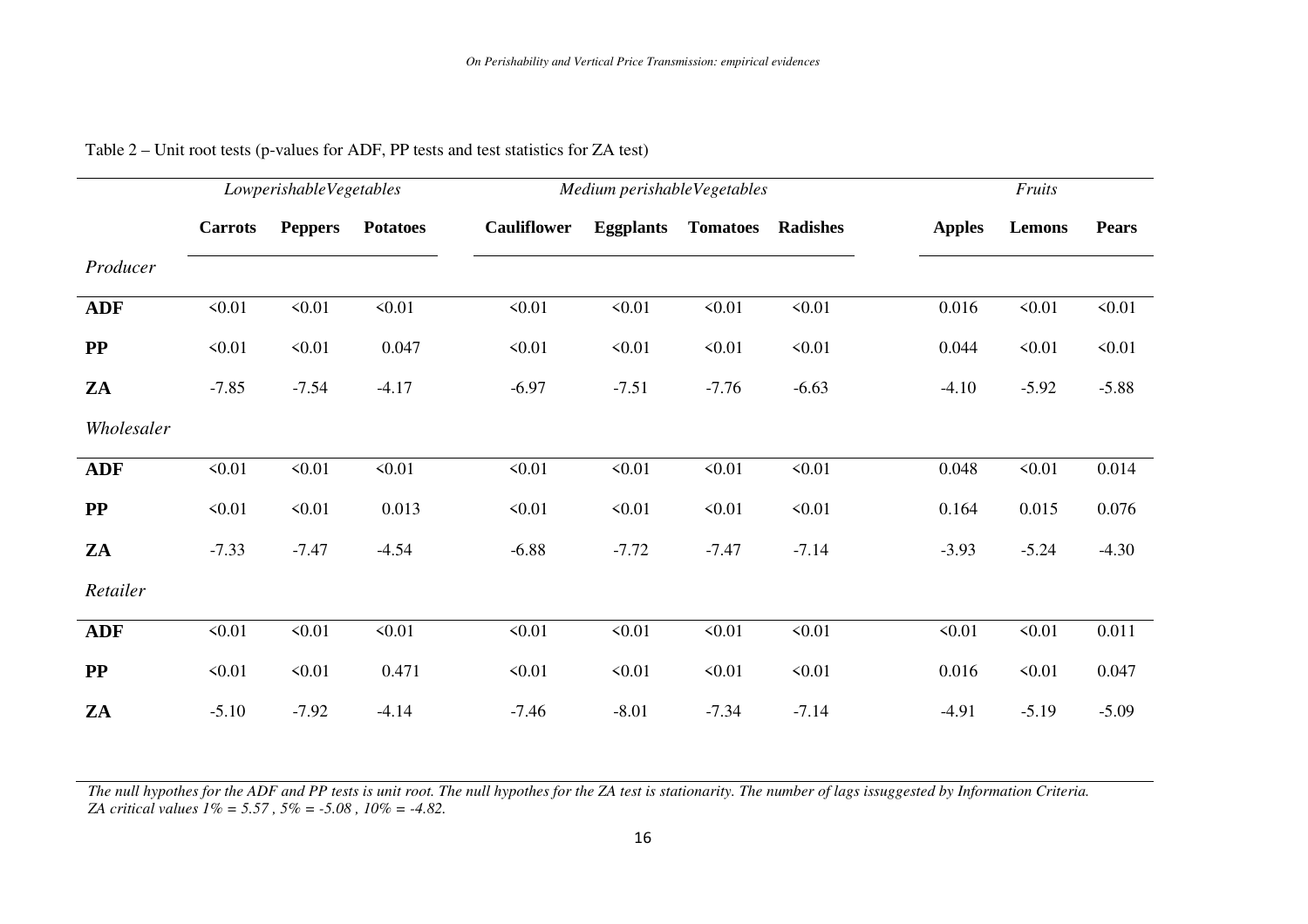Table 3 – Estimated ECM model for producer and wholesaler prices

|                    | LowperishableVegetables |                |                 |                              | Medium perishableVegetables |                 |                 |               | Fruits        |              |  |  |
|--------------------|-------------------------|----------------|-----------------|------------------------------|-----------------------------|-----------------|-----------------|---------------|---------------|--------------|--|--|
|                    | <b>Carrots</b>          | <b>Peppers</b> | <b>Potatoes</b> | <b>Cauliflower Eggplants</b> |                             | <b>Tomatoes</b> | <b>Radishes</b> | <b>Apples</b> | <b>Lemons</b> | <b>Pears</b> |  |  |
| $P^w = f(P^p)$     |                         |                |                 |                              |                             |                 |                 |               |               |              |  |  |
| $\gamma_0$         | 0.051                   | 0.114          | 0.039           | 0.029                        | $-0.187$                    | $-0.044$        | 0.174           | 0.058         | 0.056         | 0.047        |  |  |
|                    | (0.015)                 | (0.066)        | (0.012)         | (0.048)                      | (0.079)                     | (0.077)         | (0.137)         | (0.021)       | (0.028)       | (0.024)      |  |  |
| $\gamma_T$         | $-0.006$                | $-0.009$       | $-0.004$        | $-0.005$                     | 0.031                       | 0.011           | $-0.031$        | $-0.004$      | $-0.004$      | $-0.002$     |  |  |
|                    | (0.002)                 | (0.009)        | (0.001)         | (0.006)                      | (0.010)                     | (0.009)         | (0.015)         | (0.003)       | (0.004)       | (0.003)      |  |  |
| $\gamma_1$         | 0.225                   | 0.151          | $-0.018$        | 0.515                        | 0.075                       | 0.393           | 0.027           | 0.113         | 0.141         | 0.026        |  |  |
|                    | (0.090)                 | (0.124)        | (0.107)         | (0.170)                      | (0.140)                     | (0.173)         | (0.141)         | (0.098)       | (0.124)       | (0.126)      |  |  |
| $\gamma_2$         | $-0.022$                | 0.220          | 0.381           | $-0.721$                     | 0.033                       | $-0.272$        | 0.111           | $-0.038$      | 0.694         | 0.094        |  |  |
|                    | (0.070)                 | (0.220)        | (0.133)         | (0.245)                      | (0.186)                     | (0.186)         | (0.208)         | (0.164)       | (0.341)       | (0.168)      |  |  |
| $\boldsymbol{a}^+$ | $-0.524$                | $-0.530$       | $-0.516$        | $-0.935$                     | $-0.177$                    | $-0.449$        | $-0.276$        | $-0.795$      | $-0.497$      | $-0.491$     |  |  |
|                    | (0.160)                 | (0.144)        | (0.138)         | (0.302)                      | (0.173)                     | (0.314)         | (0.202)         | (0.183)       | (0.162)       | (0.152)      |  |  |
| $\alpha$           | $-0.325$                | $-0.161$       | $-0.123$        | $-0.735$                     | $-0.142$                    | $-0.204$        | $-0.467$        | 0.069         | 0.108         | 0.092        |  |  |
|                    | (0.205)                 | (0.258)        | (0.204)         | (0.346)                      | (0.204)                     | (0.357)         | (0.334)         | (0.198)       | (0.275)       | (0.169)      |  |  |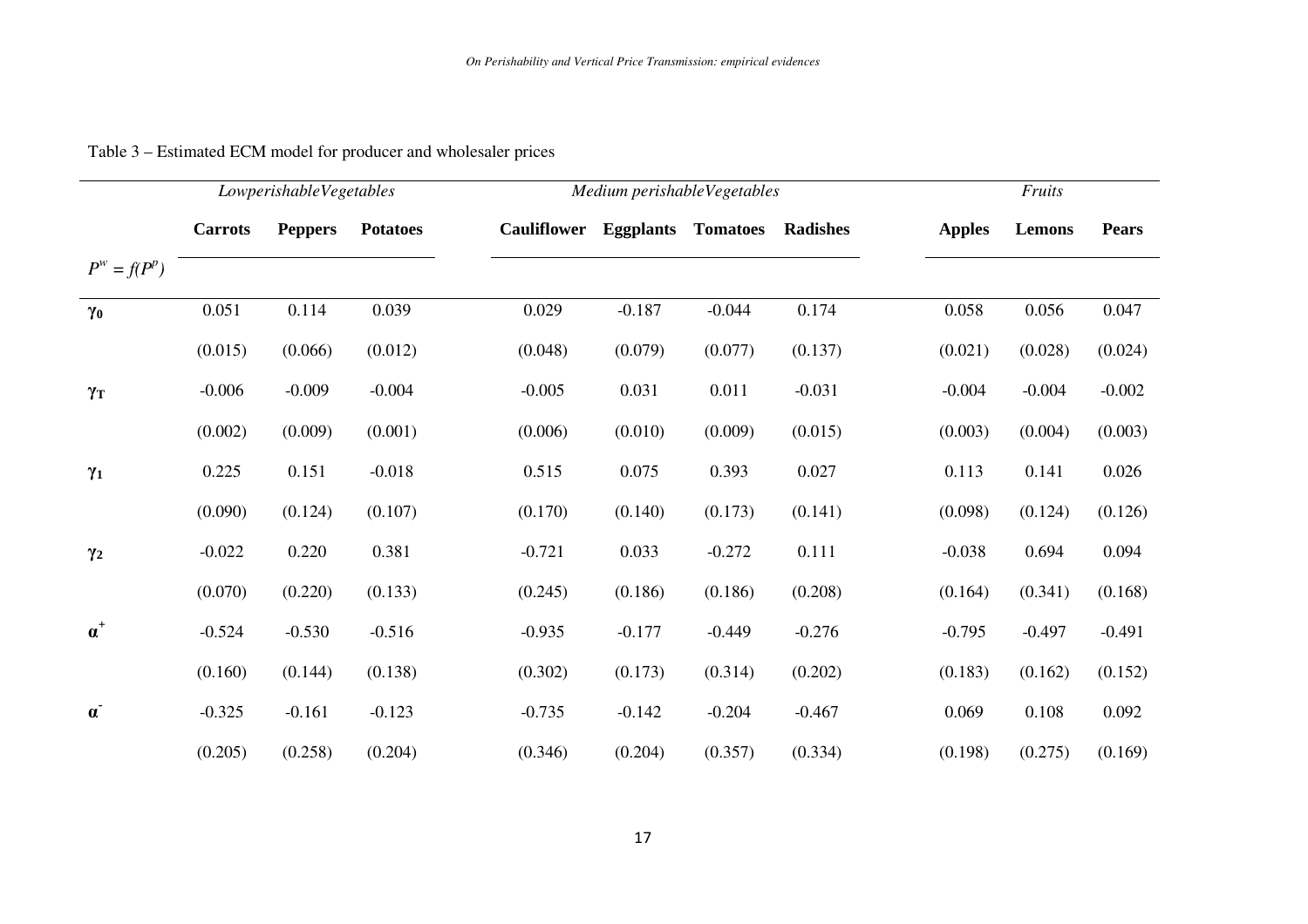$P^p = f(P^w)$ 

| $\gamma_0$            | 0.066    | 0.031    | 0.027    | $-0.027$ | $-0.196$ | $-0.106$ | 0.154    | 0.002    | 0.008    | 0.007    |
|-----------------------|----------|----------|----------|----------|----------|----------|----------|----------|----------|----------|
|                       | (0.021)  | (0.043)  | (0.012)  | (0.035)  | (0.059)  | (0.070)  | (0.096)  | (0.013)  | (0.009)  | (0.019)  |
| $\gamma_T$            | $-0.007$ | $-0.004$ | $-0.001$ | $-0.002$ | 0.029    | 0.015    | $-0.021$ | 0.000    | 0.000    | 0.002    |
|                       | (0.003)  | (0.006)  | (0.001)  | (0.004)  | (0.007)  | (0.008)  | (0.011)  | (0.002)  | (0.001)  | (0.002)  |
| $\gamma_1$            | 0.044    | 0.002    | 0.313    | $-0.430$ | $-0.036$ | $-0.334$ | $-0.028$ | 0.379    | 0.136    | 0.398    |
|                       | (0.096)  | (0.145)  | (0.135)  | (0.147)  | (0.140)  | (0.170)  | (0.145)  | (0.100)  | (0.110)  | (0.132)  |
| $\gamma_2$            | $-0.238$ | 0.063    | $-0.246$ | 0.267    | 0.026    | 0.315    | 0.067    | $-0.046$ | 0.097    | $-0.180$ |
|                       | (0.124)  | (0.082)  | (0.109)  | (0.097)  | (0.105)  | (0.158)  | (0.099)  | (0.060)  | (0.040)  | (0.099)  |
| $\alpha^+$            | $-0.087$ | $-0.115$ | $-0.457$ | 0.415    | 0.156    | 0.339    | 0.008    | 0.108    | $-0.026$ | $-0.172$ |
|                       | (0.221)  | (0.095)  | (0.140)  | (0.365)  | (0.130)  | (0.287)  | (0.141)  | (0.112)  | (0.052)  | (0.119)  |
| $\alpha$ <sup>-</sup> | 0.752    | $-0.101$ | 0.336    | $-0.812$ | 0.088    | 0.222    | 0.127    | 0.029    | 0.240    | 0.112    |
|                       | (0.284)  | (0.170)  | (0.207)  | (0.615)  | (0.153)  | (0.327)  | (0.234)  | (0.121)  | (0.089)  | (0.133)  |
|                       |          |          |          |          |          |          |          |          |          |          |
| Obs.                  | 124      | 124      | 124      | 124      | 124      | 124      | 124      | 124      | 124      | 124      |

*Standard errors in parenthesis.* 

*P <sup>p</sup>andP<sup>w</sup> stand for producer and wholesaler price respectively.*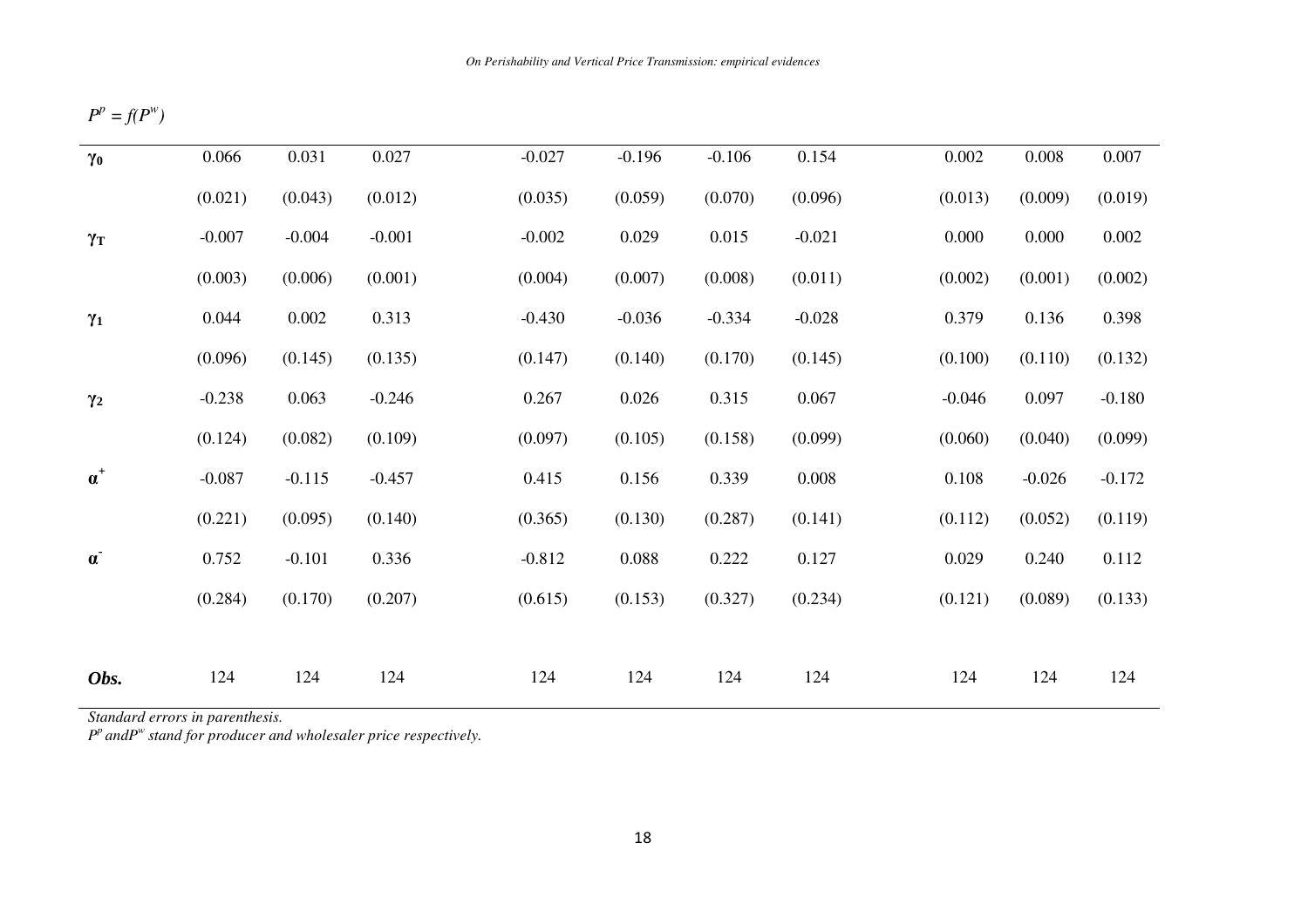| Table 4 – Estimated ECM model for wholesaler and retailer prices |  |
|------------------------------------------------------------------|--|
|------------------------------------------------------------------|--|

|                    |                | LowperishableVegetables |                 |                    | Medium perishableVegetables |                 |                 |               |               | Fruits       |  |  |  |
|--------------------|----------------|-------------------------|-----------------|--------------------|-----------------------------|-----------------|-----------------|---------------|---------------|--------------|--|--|--|
|                    | <b>Carrots</b> | <b>Peppers</b>          | <b>Potatoes</b> | <b>Cauliflower</b> | <b>Eggplants</b>            | <b>Tomatoes</b> | <b>Radishes</b> | <b>Apples</b> | <b>Lemons</b> | <b>Pears</b> |  |  |  |
| $P^r = f(P^w)$     |                |                         |                 |                    |                             |                 |                 |               |               |              |  |  |  |
| $\gamma_0$         | 0.068          | 0.097                   | 0.105           | 0.087              | $-0.182$                    | $-0.006$        | 0.166           | 0.064         | 0.057         | 0.078        |  |  |  |
|                    | (0.022)        | (0.079)                 | (0.025)         | (0.049)            | (0.064)                     | (0.063)         | (0.106)         | (0.025)       | (0.030)       | (0.036)      |  |  |  |
| $\gamma_T$         | $-0.007$       | $-0.001$                | $-0.007$        | $-0.012$           | 0.031                       | 0.012           | $-0.027$        | $-0.003$      | $-0.003$      | $-0.006$     |  |  |  |
|                    | (0.002)        | (0.009)                 | (0.003)         | (0.006)            | (0.009)                     | (0.008)         | (0.013)         | (0.003)       | (0.004)       | (0.004)      |  |  |  |
| $\gamma_1$         | 0.128          | 0.090                   | $-0.230$        | $-0.037$           | 0.135                       | 0.231           | 0.521           | 0.176         | 0.031         | 0.272        |  |  |  |
|                    | (0.128)        | (0.158)                 | (0.089)         | (0.154)            | (0.180)                     | (0.193)         | (0.155)         | (0.127)       | (0.142)       | (0.166)      |  |  |  |
| $\gamma_2$         | $-0.082$       | 0.225                   | 0.259           | 0.106              | 0.026                       | $-0.018$        | $-0.365$        | $-0.085$      | 0.168         | $-0.221$     |  |  |  |
|                    | (0.153)        | (0.161)                 | (0.174)         | (0.138)            | (0.173)                     | (0.187)         | (0.129)         | (0.165)       | (0.134)       | (0.221)      |  |  |  |
| $\boldsymbol{a}^+$ | $-0.617$       | $-0.602$                | $-0.867$        | $-0.467$           | $-0.333$                    | $-0.731$        | $-0.479$        | $-1.221$      | $-0.370$      | $-0.659$     |  |  |  |
|                    | (0.297)        | (0.281)                 | (0.148)         | (0.341)            | (0.293)                     | (0.328)         | (0.223)         | (0.169)       | (0.230)       | (0.227)      |  |  |  |
| $\mathbf{a}$       | 0.219          | 0.269                   | 0.346           | $-0.216$           | $-0.296$                    | 0.060           | $-0.616$        | 0.047         | 0.221         | 0.012        |  |  |  |
|                    | (0.318)        | (0.264)                 | (0.185)         | (0.278)            | (0.370)                     | (0.316)         | (0.256)         | (0.199)       | (0.168)       | (0.287)      |  |  |  |

 $P^w = f(P^r)$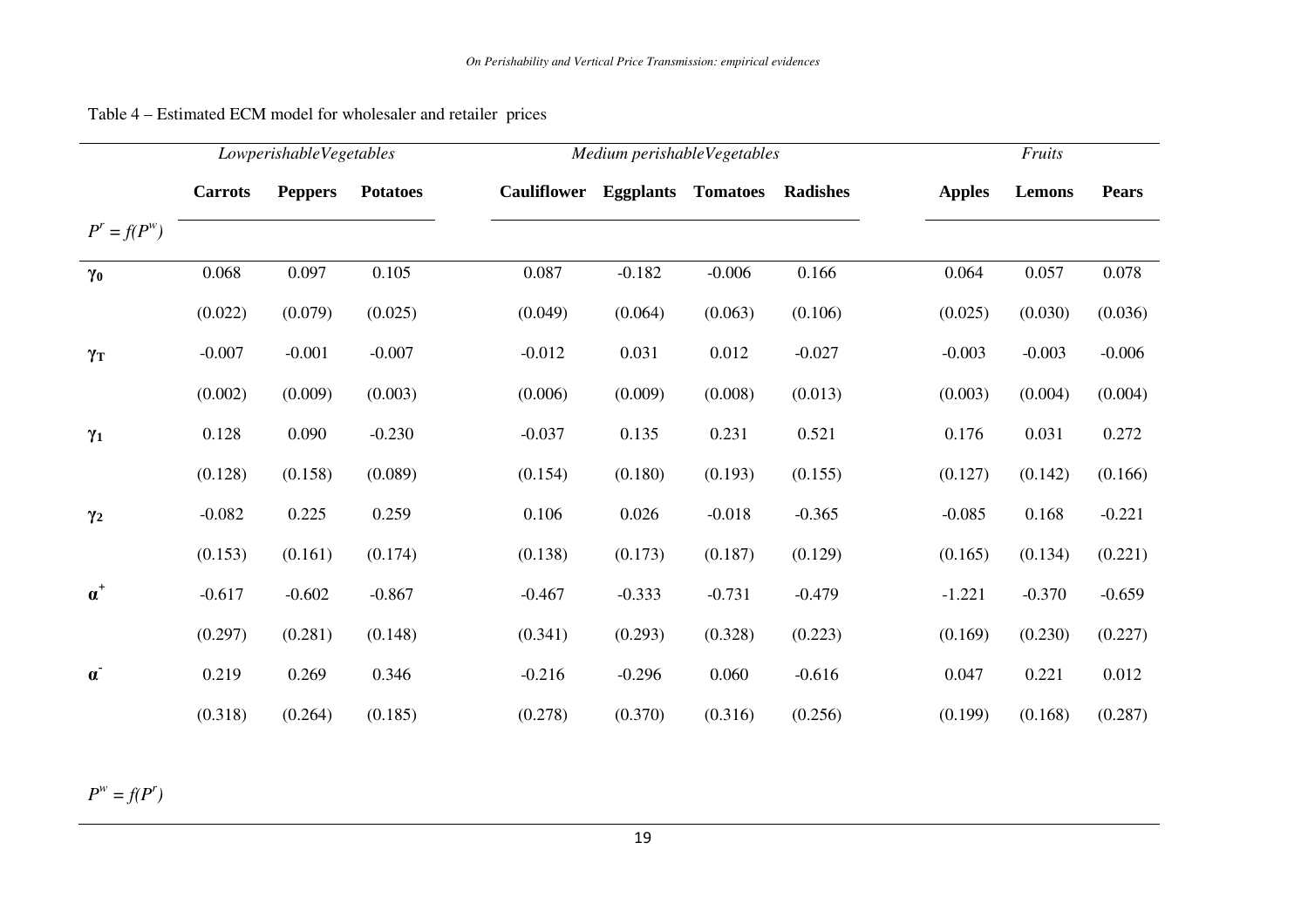| $\gamma_0$              | 0.026    | 0.053    | 0.030    | 0.071    | $-0.257$ | $-0.052$ | 0.076    | 0.061    | 0.057    | 0.048    |
|-------------------------|----------|----------|----------|----------|----------|----------|----------|----------|----------|----------|
|                         | (0.019)  | (0.071)  | (0.015)  | (0.054)  | (0.067)  | (0.068)  | (0.129)  | (0.024)  | (0.033)  | (0.029)  |
| $\gamma_T$              | $-0.004$ | 0.003    | $-0.003$ | $-0.004$ | 0.039    | 0.016    | $-0.017$ | $-0.005$ | $-0.005$ | $-0.002$ |
|                         | (0.002)  | (0.008)  | (0.002)  | (0.007)  | (0.010)  | (0.009)  | (0.016)  | (0.003)  | (0.004)  | (0.003)  |
| $\gamma_1$              | 0.156    | 0.092    | 0.238    | 0.026    | $-0.175$ | 0.105    | $-0.326$ | 0.274    | 0.057    | 0.021    |
|                         | (0.132)  | (0.144)  | (0.100)  | (0.152)  | (0.181)  | (0.202)  | (0.156)  | (0.155)  | (0.148)  | (0.180)  |
| $\gamma_2$              | $-0.054$ | 0.177    | 0.043    | $-0.010$ | 0.281    | 0.094    | 0.506    | $-0.155$ | 0.212    | 0.060    |
|                         | (0.110)  | (0.141)  | (0.051)  | (0.169)  | (0.188)  | (0.208)  | (0.188)  | (0.119)  | (0.157)  | (0.136)  |
| $\boldsymbol{\alpha}^+$ | 0.338    | $-0.056$ | $-0.042$ | $-0.320$ | 0.183    | $-0.183$ | 0.101    | $-0.514$ | 0.013    | $-0.304$ |
|                         | (0.257)  | (0.251)  | (0.085)  | (0.374)  | (0.305)  | (0.353)  | (0.270)  | (0.159)  | (0.254)  | (0.186)  |
| $\mathbf{a}$            | $-0.168$ | 0.740    | 0.113    | 0.669    | 0.052    | 0.441    | $-0.186$ | 0.237    | 0.429    | 0.240    |
|                         | (0.275)  | (0.236)  | (0.106)  | (0.305)  | (0.386)  | (0.340)  | (0.310)  | (0.187)  | (0.186)  | (0.235)  |
|                         |          |          |          |          |          |          |          |          |          |          |
| Obs.                    | 124      | 124      | 124      | 124      | 124      | 124      | 124      | 124      | 124      | 124      |

*Standard errors in parenthesis.*  $P^w$ *andP<sup><i>r*</sup> stand for wholesaler and retailer price respectively.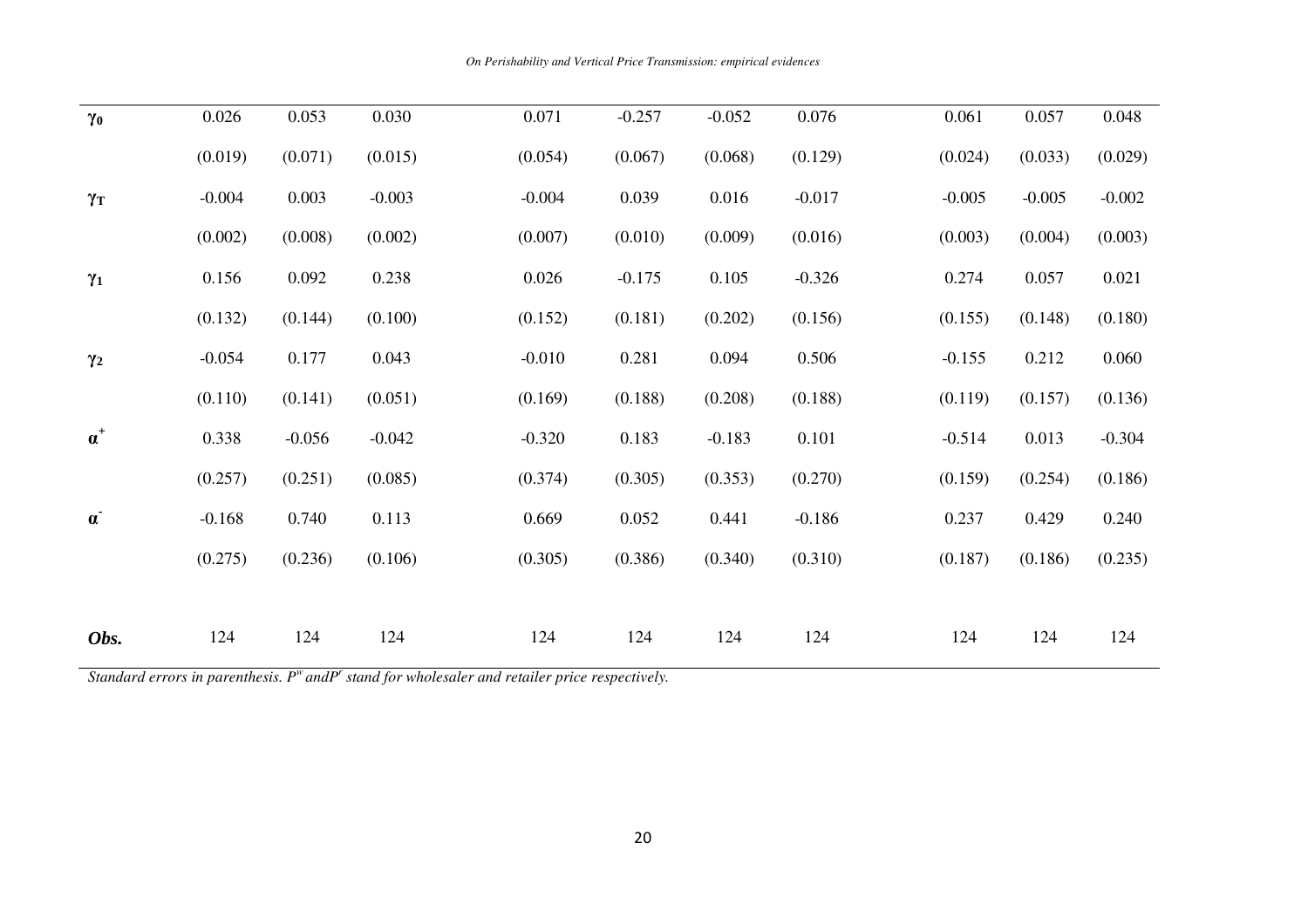|                    |                | LowperishableVegetables |                 |                              | Medium perishableVegetables |                 |                 |               | Fruits           |              |
|--------------------|----------------|-------------------------|-----------------|------------------------------|-----------------------------|-----------------|-----------------|---------------|------------------|--------------|
|                    | <b>Carrots</b> | <b>Peppers</b>          | <b>Potatoes</b> | <b>Cauliflower</b> Eggplants |                             | <b>Tomatoes</b> | <b>Radishes</b> | <b>Apples</b> | <b>Lemons</b>    | <b>Pears</b> |
| $P^w = f(P^p)$     |                |                         |                 |                              |                             |                 |                 |               |                  |              |
| $\alpha^+$         | 0.001          | 0.001                   | $0.001\,$       | 0.002                        | 0.308                       | 0.155           | 0.176           | 0.001         | 0.002            | 0.001        |
| $\mathbf{a}$       | 0.116          | 0.532                   | 0.546           | 0.036                        | 0.487                       | 0.569           | 0.165           | 0.729         | 0.695            | 0.589        |
| $H_0$              | 0.101          | 0.002                   | 0.007           | 0.357                        | 0.731                       | 0.501           | 0.373           | 0.005         | 0.006            | 0.014        |
| <b>Type</b>        | $\mbox{APT}^+$ | $\mbox{APT}^+$          | $APT^+$         | <b>SYM</b>                   | <b>SYM</b>                  | <b>SYM</b>      | <b>SYM</b>      | $APT^+$       | $\mathrm{APT}^+$ | $APT^+$      |
| $P^{p} = f(P^{w})$ |                |                         |                 |                              |                             |                 |                 |               |                  |              |
| $\alpha^+$         | 0.695          | 0.231                   | 0001            | 0.258                        | 0.234                       | 0.240           | 0.954           | 0.335         | 0.618            | 0.152        |
| $\mathbf{a}$       | 0.009          | 0.554                   | 0.107           | 0.189                        | 0.564                       | 0.498           | 0.589           | 0.812         | 0.008            | 0.401        |
| $H_0$              | 0.144          | 0.335                   | 0.001           | 0.389                        | 0.594                       | 0.655           | 0.731           | 0.619         | 0.254            | 0.141        |
|                    |                |                         |                 |                              |                             |                 |                 |               |                  |              |
| <b>Type</b>        | <b>SYM</b>     | <b>SYM</b>              | $APT^+$         | <b>SYM</b>                   | <b>SYM</b>                  | <b>SYM</b>      | <b>SYM</b>      | <b>SYM</b>    | <b>SYM</b>       | <b>SYM</b>   |

Table 5 – Asymmetries in F&Vs prices (*p*-values and type of asymmetries)